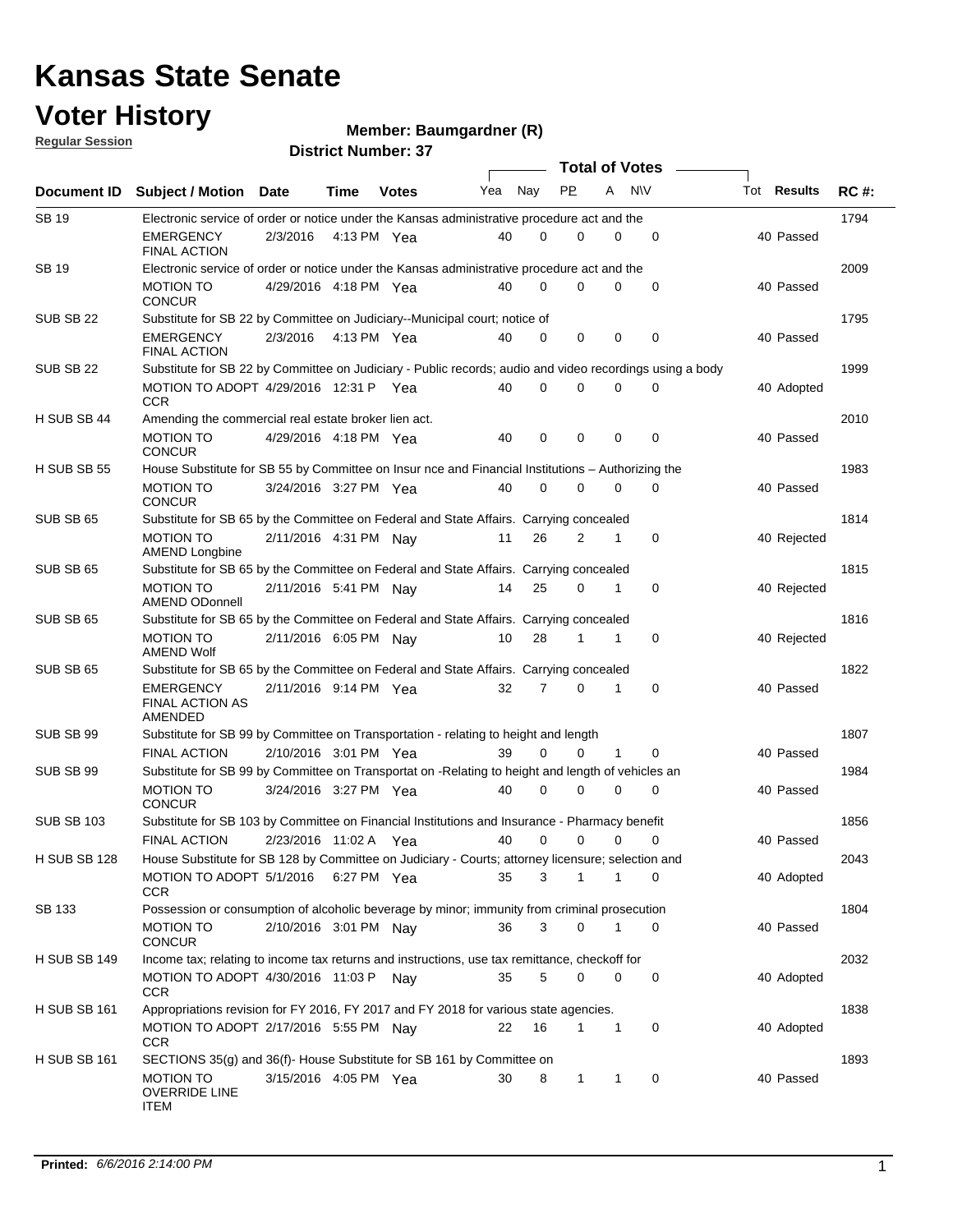#### **Voter History Regular Session**

**Member: Baumgardner (R)** 

| <u>noquial oceanuli</u> |                                                                                                                                   |                       |             | <b>District Number: 37</b> |     |              |             |             |                  |                      |             |
|-------------------------|-----------------------------------------------------------------------------------------------------------------------------------|-----------------------|-------------|----------------------------|-----|--------------|-------------|-------------|------------------|----------------------|-------------|
|                         |                                                                                                                                   |                       |             |                            |     |              |             |             | Total of Votes – |                      |             |
| <b>Document ID</b>      | Subject / Motion Date                                                                                                             |                       | Time        | <b>Votes</b>               | Yea | Nay          | <b>PP</b>   | A           | <b>NV</b>        | Tot <b>Results</b>   | <b>RC#:</b> |
| <b>H SUB HB 168</b>     | House Substitute for SB 168 by Committee on Pensions and Benefits - Providing certain provisions                                  |                       |             |                            |     |              |             |             |                  |                      | 2022        |
|                         | MOTION TO ADOPT 4/30/2016 4:02 PM Yea<br><b>CCR</b>                                                                               |                       |             |                            | 36  | 4            | 0           | 0           | 0                | 40 Adopted           |             |
| <b>SUB SB 182</b>       | Substitute for SB 182 by Committee on Public Health and Welfare - department of health and                                        |                       |             |                            |     |              |             |             |                  |                      | 1796        |
|                         | <b>EMERGENCY</b><br><b>FINAL ACTION AS</b><br><b>AMENDED</b>                                                                      | 2/3/2016              |             | 4:13 PM Yea                | 40  | $\Omega$     | $\Omega$    | $\Omega$    | $\Omega$         | 40 Passed            |             |
| <b>H SUB SB 193</b>     | Requiring a degree prospectus for postsecondary degree programs.                                                                  |                       |             |                            |     |              |             |             |                  |                      | 2033        |
|                         | MOTION TO ADOPT 4/30/2016 11:03 P Yea<br><b>CCR</b>                                                                               |                       |             |                            | 39  | $\mathbf{1}$ | 0           | $\mathbf 0$ | 0                | 40 Adopted           |             |
| SB 224                  | Emergency medical services board authority to impose fines, investigate and issue subpoenas.<br><b>MOTION TO</b><br><b>CONCUR</b> | 5/1/2016              | 6:27 PM Nay |                            | 35  | 4            | $\mathbf 0$ | 1           | 0                | 40 Passed            | 2044        |
| SB 225                  | Interstate compact for recognition of emergency personnel licensure.                                                              |                       |             |                            |     |              |             |             |                  |                      | 1808        |
|                         | <b>FINAL ACTION</b>                                                                                                               | 2/10/2016 3:01 PM Yea |             |                            | 39  | $\mathbf 0$  | 0           | 1           | $\mathbf 0$      | 40 Passed            |             |
| <b>H SUB SB 227</b>     | House Substitute for SB 227 by Committee on Agriculture and Natural Resources - Enacting                                          |                       |             |                            |     |              |             |             |                  |                      | 2023        |
|                         | MOTION TO ADOPT 4/30/2016 4:02 PM Yea<br><b>CCR</b>                                                                               |                       |             |                            | 39  | 1            | $\Omega$    | $\Omega$    | $\mathbf 0$      | 40 Adopted           |             |
| SB 242                  | Adding employees of the Kansas commission on veterans affairs office to the list of safety                                        |                       |             |                            |     |              |             |             |                  |                      | 1797        |
|                         | <b>EMERGENCY</b><br><b>FINAL ACTION</b>                                                                                           | 2/3/2016              |             | 4:13 PM Yea                | 40  | 0            | 0           | 0           | 0                | 40 Passed            |             |
| SB 243                  | State civil service board; transferred from the department of administration to the office of                                     |                       |             |                            |     |              |             |             |                  |                      | 1809        |
|                         | <b>FINAL ACTION AS</b><br>AMENDED                                                                                                 | 2/10/2016 3:01 PM Yea |             |                            | 39  | 0            | $\mathbf 0$ | 1           | 0                | 40 Passed            |             |
| <b>H SUB SB 245</b>     | House Substitute for SB 245 by Committee on Tran portation - Relating to a DUI memorial signage                                   |                       |             |                            |     |              |             |             |                  |                      | 1944        |
|                         | <b>MOTION TO</b><br><b>CONCUR</b>                                                                                                 | 3/22/2016 10:55 A Yea |             |                            | 40  | $\Omega$     | $\Omega$    | 0           | $\Omega$         | 40 Passed            |             |
| <b>SB 248</b>           | Title X funding priorities for family planning service providers.                                                                 |                       |             |                            |     |              |             |             |                  |                      | 2050        |
|                         | MOTION TO ADOPT 5/1/2016<br><b>CCR</b>                                                                                            |                       | 11:10 PYea  |                            | 32  | 8            | 0           | 0           | 0                | 40 Adopted           |             |
| <b>H SUB SB 249</b>     | House Substitute for SB 249 - Appropriations for FY 2016, FY 2017 and FY 2018 for various state agencies; omnibus                 |                       |             |                            |     |              |             |             |                  |                      | 2053        |
|                         | MOTION TO ADOPT 5/1/2016<br><b>CCR</b>                                                                                            |                       | 11:59 P     | Nav                        | 22  | 18           | 0           | 0           | 0                | 40 Adopted           |             |
| SB 250                  | Joint committee on state building construction; reports of the secretary of administration.<br><b>MOTION TO</b>                   | 2/23/2016 12:49 P Yea |             |                            | 40  | 0            | 0           | 0           | 0                | 40 Passed            | 1877        |
|                         | <b>CONCUR</b>                                                                                                                     |                       |             |                            |     |              |             |             |                  |                      |             |
| <b>SB 250</b>           | Joint committee on state building construction; reports of the secretary of administration.                                       |                       |             |                            |     |              |             |             |                  |                      | 1892        |
|                         | MOTION TO<br><b>OVERRIDE</b>                                                                                                      |                       |             | 3/15/2016 3:47 PM Nay      |     |              | 26 13 0 1   |             | $\Omega$         | 40 Veto<br>sustained |             |
| <b>H SUB SB 255</b>     | Amending court docket fees and charges.                                                                                           |                       |             |                            |     |              |             |             |                  |                      | 2047        |
|                         | <b>MOTION TO</b><br><b>CONCUR</b>                                                                                                 | 5/1/2016 9:50 PM Yea  |             |                            | 40  | 0            | 0           | 0           | 0                | 40 Passed            |             |
| <b>SUB SB 277</b>       | Substitute for SB 277 by Committee on Federal and State Affairs - Authorizing production of                                       |                       |             |                            |     |              |             |             |                  |                      | 1878        |
|                         | <b>EMERGENCY</b><br><b>FINAL ACTION</b>                                                                                           | 2/23/2016 12:49 P Yea |             |                            | 40  | 0            | 0           | 0           | 0                | 40 Passed            |             |
| <b>H SUB SB 280</b>     | Property tax; powers of taxing jurisdictions; valuation, appeals, procedure; ratio study,<br>MOTION TO ADOPT 5/1/2016 11:10 P Yea |                       |             |                            | 40  | 0            | 0           | 0           | 0                | 40 Adopted           | 2051        |
|                         | <b>CCR</b>                                                                                                                        |                       |             |                            |     |              |             |             |                  |                      |             |
| <b>H SUB SB 280</b>     | Changes in law relating to property taxation.<br><b>MOTION TO</b>                                                                 | 6/1/2016 12:37 P Yea  |             |                            |     | $\mathbf{1}$ | 0           | 0           | 0                | 40 Passed            | 2054        |
|                         | <b>OVERRIDE</b>                                                                                                                   |                       |             |                            | 39  |              |             |             |                  |                      |             |
| SB 312                  | Extending the school district efficiency audit sunset and exemption time frame.<br><b>FINAL ACTION</b>                            |                       |             |                            |     | 0            | 0           | 1           |                  |                      | 1805        |
| SB 313                  | Limiting which government officials may receive information technology audit written reports.                                     | 2/10/2016 3:01 PM Yea |             |                            | 39  |              |             |             | 0                | 40 Passed            | 1793        |
|                         | <b>FINAL ACTION</b>                                                                                                               | 2/3/2016              |             | 4:13 PM Yea                | 40  | 0            | $\mathbf 0$ | 0           | 0                | 40 Passed            |             |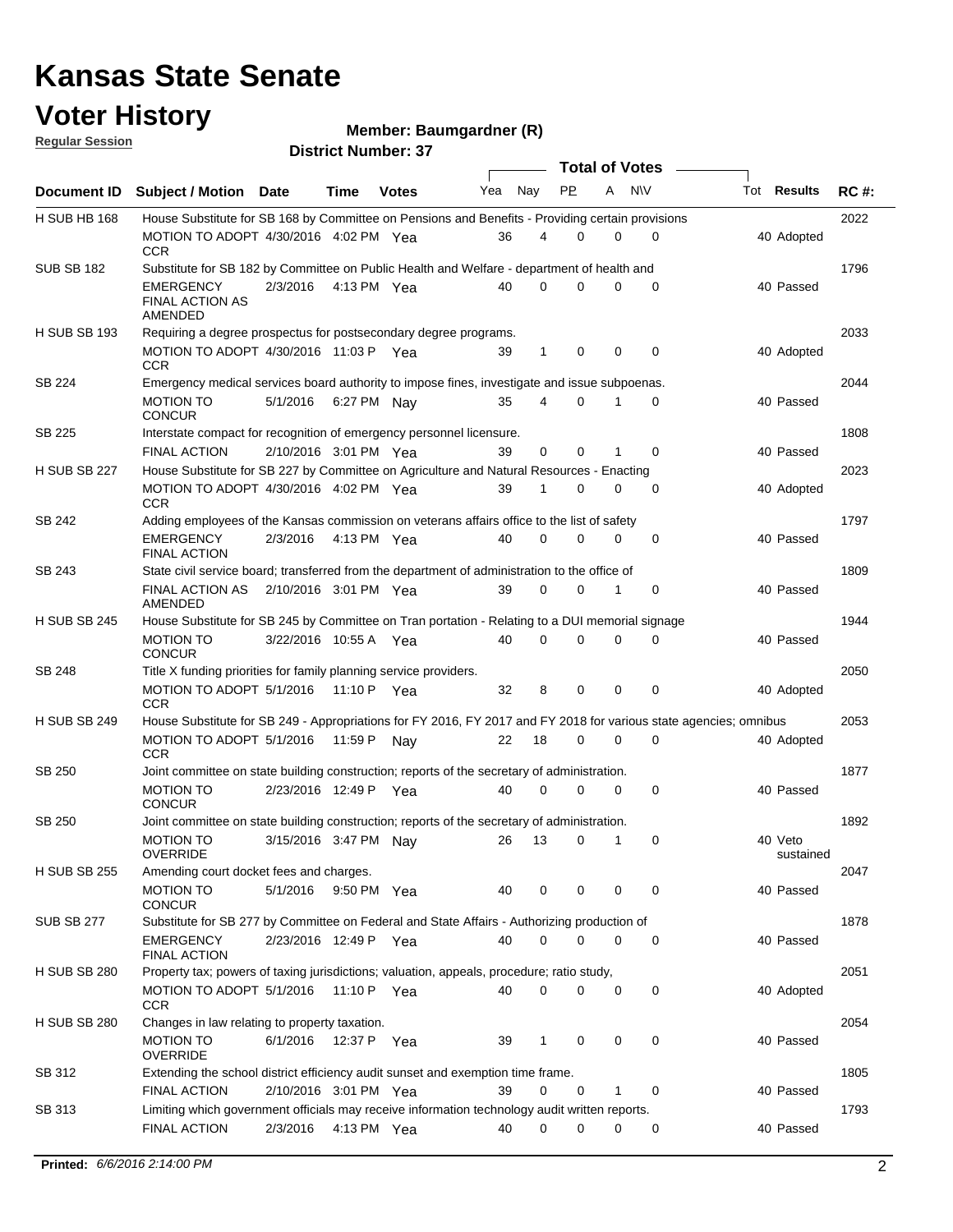### **Voter History**

**Regular Session**

#### **Member: Baumgardner (R)**

|                   |                                                                                                              |                       |      |              |     |     | <b>Total of Votes</b> |              |             |                    |             |
|-------------------|--------------------------------------------------------------------------------------------------------------|-----------------------|------|--------------|-----|-----|-----------------------|--------------|-------------|--------------------|-------------|
| Document ID       | <b>Subject / Motion Date</b>                                                                                 |                       | Time | <b>Votes</b> | Yea | Nay | <b>PP</b>             | A            | <b>NV</b>   | Tot <b>Results</b> | <b>RC#:</b> |
| SB 314            | Extending the local food and farm task force.                                                                |                       |      |              |     |     |                       |              |             |                    | 1847        |
|                   | EMERGENCY<br><b>FINAL ACTION AS</b><br>AMENDED                                                               | 2/18/2016 6:35 PM Yea |      |              | 38  | 1   | $\mathbf 0$           | 1            | 0           | 40 Passed          |             |
| SB 318            | Utilities and state entities.<br><b>MOTION TO</b>                                                            | 2/11/2016 3:45 PM     |      | Nay          | 15  | 24  | 0                     | 1            | 0           | 40 Rejected        | 1813        |
|                   | <b>AMEND Francisco</b>                                                                                       |                       |      |              |     |     |                       |              |             |                    |             |
| <b>SB 318</b>     | Utilities and state entities.<br><b>EMERGENCY</b><br><b>FINAL ACTION AS</b><br>AMENDED                       | 2/11/2016 9:14 PM Yea |      |              | 37  | 2   | $\mathbf 0$           | $\mathbf{1}$ | $\mathbf 0$ | 40 Passed          | 1821        |
| SB 318            | Utilities and state entities.                                                                                |                       |      |              |     |     |                       |              |             |                    | 1989        |
|                   | MOTION TO ADOPT 4/28/2016 2:54 PM Yea<br>CCR                                                                 |                       |      |              | 39  | 1   | 0                     | $\mathbf 0$  | 0           | 40 Adopted         |             |
| SB 319            | Amending article reference for small claims venue.                                                           |                       |      |              |     |     |                       |              |             |                    | 1789        |
|                   | <b>FINAL ACTION</b>                                                                                          | 1/28/2016 3:55 PM Yea |      |              | 40  | 0   | 0                     | $\mathbf 0$  | 0           | 40 Passed          |             |
| SB 319            | Civil procedure; enacting the public speech protection act; limiting certain habeas corpus actions; amending |                       |      |              |     |     |                       |              |             |                    | 2000        |
|                   | MOTION TO ADOPT 4/29/2016 12:31 P Yea<br><b>CCR</b>                                                          |                       |      |              | 40  | 0   | 0                     | 0            | 0           | 40 Adopted         |             |
| SB 321            | Eliminating conditions upon the protective filing of wills.                                                  |                       |      |              |     |     |                       |              |             |                    | 1790        |
|                   | <b>FINAL ACTION</b>                                                                                          | 1/28/2016 3:55 PM Yea |      |              | 40  | 0   | 0                     | 0            | 0           | 40 Passed          |             |
| SB 321            | Eliminating conditions upon the protective filing of wills.<br>MOTION TO<br>CONCUR                           | 4/29/2016 4:18 PM Yea |      |              | 40  | 0   | 0                     | $\mathbf 0$  | 0           | 40 Passed          | 2011        |
| <b>SUB SB 323</b> | Substitute for SB 323 by Committee Education - Creating the Jason Flatt act; requiring suicide               |                       |      |              |     |     |                       |              |             |                    | 1839        |
|                   | <b>FINAL ACTION</b>                                                                                          | 2/18/2016 3:14 PM Yea |      |              | 38  | 1   | 0                     | 1            | 0           | 40 Passed          |             |
| <b>SUB SB 323</b> | Substitute for SB 323 by Committee on Education - Providing a cap on capital improvement state aid and       |                       |      |              |     |     |                       |              |             |                    | 2024        |
|                   | MOTION TO ADOPT 4/30/2016 4:02 PM Yea<br>CCR                                                                 |                       |      |              | 40  | 0   | 0                     | $\mathbf 0$  | 0           | 40 Adopted         |             |
| SB 325            | Allowing prosecutor access to child in need of care records.                                                 |                       |      |              |     |     |                       |              |             |                    | 1830        |
|                   | <b>FINAL ACTION</b>                                                                                          | 2/17/2016 3:20 PM Yea |      |              | 40  | 0   | 0                     | 0            | 0           | 40 Passed          |             |
| SB 325            | Allowing prosecutor access to child in need of care records.                                                 |                       |      |              |     |     |                       |              |             |                    | 2034        |
|                   | MOTION TO ADOPT 4/30/2016 11:03 P Yea<br>CCR                                                                 |                       |      |              | 40  | 0   | 0                     | 0            | 0           | 40 Adopted         |             |
| SB 326            | Increasing production limits for microbreweries.                                                             |                       |      |              |     |     |                       |              |             |                    | 1879        |
|                   | EMERGENCY<br><b>FINAL ACTION AS</b><br>AMENDED                                                               | 2/23/2016 12:49 P Yea |      |              | 40  | 0   | 0                     | 0            | 0           | 40 Passed          |             |
| SB 326            | Increasing production limits for microbreweries.                                                             |                       |      |              |     |     |                       |              |             |                    | 2012        |
|                   | MOTION TO ADOPT 4/29/2016 4:18 PM Yea<br>CCR                                                                 |                       |      |              | 40  | 0   | 0                     | 0            | 0           | 40 Adopted         |             |
| SB 329            | Clarifying approval of a change application for place of use for multi-year flex accounts.                   |                       |      |              |     |     |                       |              |             |                    | 1831        |
|                   | FINAL ACTION AS<br><b>AMENDED</b>                                                                            | 2/17/2016 3:20 PM Yea |      |              | 40  | 0   | 0                     | 0            | 0           | 40 Passed          |             |
| SB 330            | Establishing the Kansas conservation reserve enhancement program.                                            |                       |      |              |     |     |                       |              |             |                    | 1857        |
|                   | FINAL ACTION AS  2/23/2016  11:02 A  Yea<br><b>AMENDED</b>                                                   |                       |      |              | 40  | 0   | 0                     | 0            | 0           | 40 Passed          |             |
| SB 334            | Requiring notice to the attorney general before any Kansas court determines that a statute or                |                       |      |              |     |     |                       |              |             |                    | 1832        |
|                   | <b>FINAL ACTION</b>                                                                                          | 2/17/2016 3:20 PM Yea |      |              | 40  | 0   | 0                     | 0            | 0           | 40 Passed          |             |
| <b>SUB SB 335</b> | Senate Substitute for SB 335 by Committee on Transportation - Relating to registration,                      |                       |      |              |     |     |                       |              |             |                    | 1849        |
|                   | MOTION TO<br><b>AMEND Pettey</b>                                                                             | 2/22/2016 3:17 PM P&P |      |              | 15  | 20  | 5                     | 0            | 0           | 40 Rejected        |             |
| <b>SUB SB 335</b> | Senate Substitute for SB 335 by Committee on Transportation - Relating to registration,                      |                       |      |              |     |     |                       |              |             |                    | 1858        |
|                   | FINAL ACTION AS<br>AMENDED                                                                                   | 2/23/2016 11:02 A Nay |      |              | 24  | 14  | 2                     | 0            | 0           | 40 Passed          |             |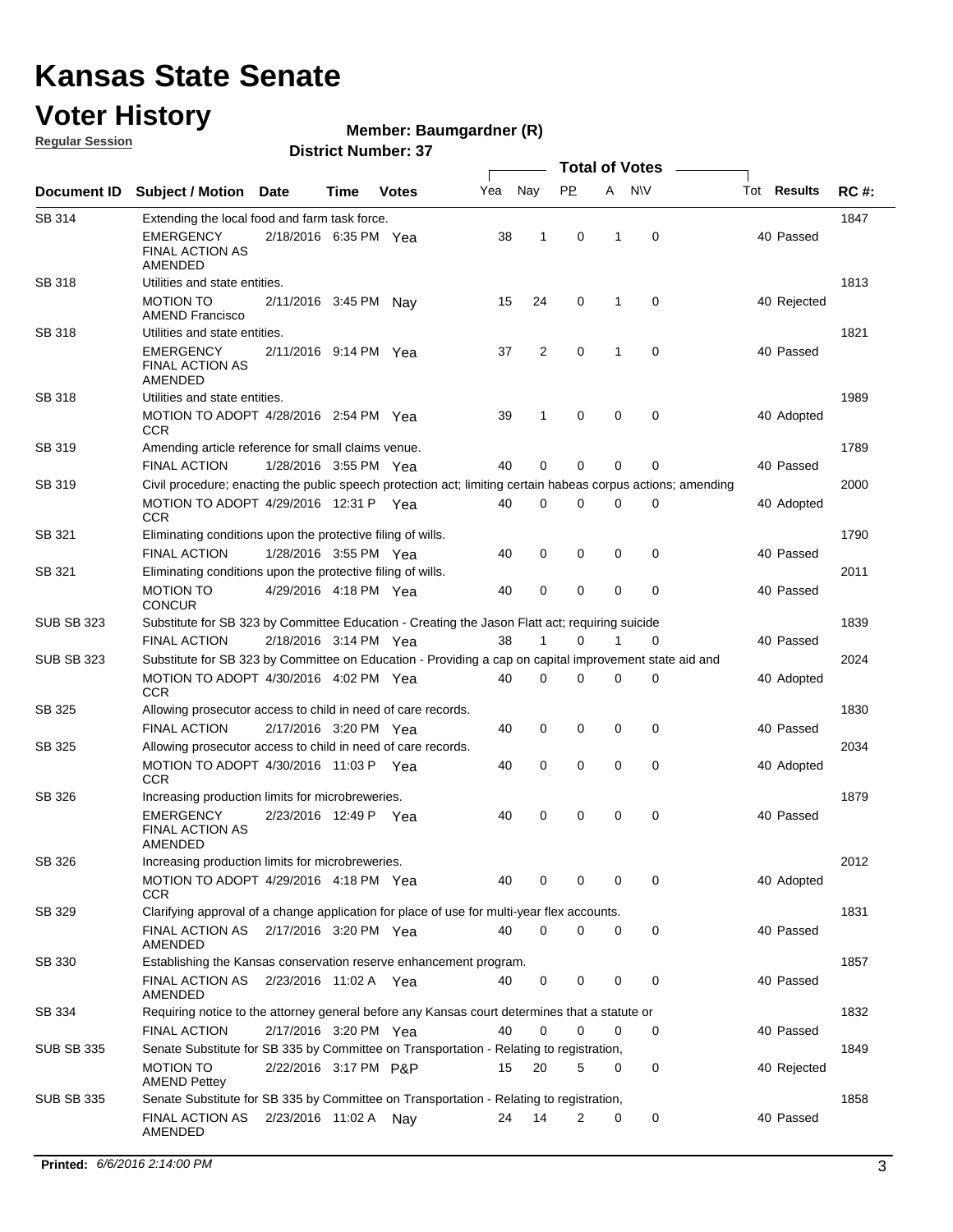### **Voter History**

**Regular Session**

#### **Member: Baumgardner (R)**

|                     |                                                                                                |                       |             |              |     |             |           |   | <b>Total of Votes</b> |                    |             |
|---------------------|------------------------------------------------------------------------------------------------|-----------------------|-------------|--------------|-----|-------------|-----------|---|-----------------------|--------------------|-------------|
| Document ID         | <b>Subject / Motion</b>                                                                        | <b>Date</b>           | Time        | <b>Votes</b> | Yea | Nay         | <b>PP</b> | A | <b>NV</b>             | Tot <b>Results</b> | <b>RC#:</b> |
| SB 337              | Creating a penalty for failure to report annual water use.                                     |                       |             |              |     |             |           |   |                       |                    | 1833        |
|                     | FINAL ACTION AS<br>AMENDED                                                                     | 2/17/2016 3:20 PM Yea |             |              | 39  | 1           | 0         | 0 | 0                     | 40 Passed          |             |
| <b>H SUB SB 337</b> | House Substitute for SB 337 by Committee on Agriculture and Natural Resources - Water;         |                       |             |              |     |             |           |   |                       |                    | 2025        |
|                     | MOTION TO ADOPT 4/30/2016 4:02 PM Yea<br>CCR                                                   |                       |             |              | 39  | 1           | 0         | 0 | 0                     | 40 Adopted         |             |
| SB 338              | Rehabilitation of abandoned property by cities.                                                |                       |             |              |     |             |           |   |                       |                    | 1859        |
|                     | FINAL ACTION AS<br>AMENDED                                                                     | 2/23/2016 11:02 A Nav |             |              | 32  | 8           | 0         | 0 | 0                     | 40 Passed          |             |
| SB 341              | Allowing step therapy for medicaid patients.                                                   |                       |             |              |     |             |           |   |                       |                    | 1800        |
|                     | Sustain ruling of<br><b>Rules Committee</b>                                                    | 2/9/2016              | 4:15 PM Yea |              | 22  | 15          | 1         | 2 | 0                     | 40 Passed          |             |
| SB 341              | Allowing step therapy for medicaid patients.                                                   |                       |             |              |     |             |           |   |                       |                    | 1801        |
|                     | <b>MOTION TO</b><br><b>AMEND Smith</b>                                                         | 2/9/2016              | 4:19 PM Yea |              | 13  | 23          | 0         | 4 | 0                     | 40 Rejected        |             |
| SB 341              | Allowing step therapy for medicaid patients.                                                   |                       |             |              |     |             |           |   |                       |                    | 1802        |
|                     | <b>MOTION TO</b><br><b>AMEND Schmidt V</b>                                                     | 2/9/2016              | 4:30 PM Nav |              | 11  | 25          | 0         | 4 | 0                     | 40 Rejected        |             |
| SB 341              | Allowing step therapy for medicaid patients.                                                   |                       |             |              |     |             |           |   |                       |                    | 1803        |
|                     | <b>MOTION TO</b><br><b>AMEND Schmidt V</b>                                                     | 2/9/2016              | 4:56 PM Yea |              | 27  | 8           | 0         | 5 | $\mathbf 0$           | 40 Adopted         |             |
| SB 341              | Allowing step therapy for medicaid patients.                                                   |                       |             |              |     |             |           |   |                       |                    | 1810        |
|                     | <b>FINAL ACTION AS</b><br>AMENDED                                                              | 2/10/2016 3:01 PM Yea |             |              | 23  | 16          | 0         | 1 | $\mathbf 0$           | 40 Passed          |             |
| SB 342              | Creating the student online personal protection act.                                           |                       |             |              |     |             |           |   |                       |                    | 1885        |
|                     | <b>EMERGENCY</b><br>FINAL ACTION AS<br>AMENDED                                                 | 3/10/2016 4:33 PM Yea |             |              | 39  | $\mathbf 0$ | 0         | 1 | 0                     | 40 Passed          |             |
| SB 349              | Hazardous materials endorsement exemption.                                                     |                       |             |              |     |             |           |   |                       |                    | 1811        |
|                     | FINAL ACTION AS<br>AMENDED                                                                     | 2/10/2016 3:01 PM Yea |             |              | 39  | 0           | 0         | 1 | 0                     | 40 Passed          |             |
| SB 352              | Amending nonresident real estate broker and salesperson license requirements.                  |                       |             |              |     |             |           |   |                       |                    | 1840        |
|                     | <b>FINAL ACTION</b>                                                                            | 2/18/2016 3:14 PM Yea |             |              | 39  | 0           | 0         | 1 | 0                     | 40 Passed          |             |
| SB 353              | Allowing exemption of certain federal property without an order of the board of tax appeals.   |                       |             |              |     |             |           |   |                       |                    | 1958        |
|                     | <b>EMERGENCY</b><br><b>FINAL ACTION</b>                                                        | 3/22/2016 7:20 PM Yea |             |              | 40  | 0           | 0         | 0 | 0                     | 40 Passed          |             |
| <b>SUB SB 356</b>   | Substitute for SB 356 by Committee on Education - Amendments regarding school district capital |                       |             |              |     |             |           |   |                       |                    | 1967        |
|                     | EFA SUB BILL AS<br>AMENDED                                                                     | 3/23/2016 6:03 PM Yea |             |              | 27  | 12          | 1         | 0 | 0                     | 40 Passed          |             |
| SB 358              | Amending the nurse educator service scholarship program act.                                   |                       |             |              |     |             |           |   |                       |                    | 1834        |
|                     | FINAL ACTION AS 2/17/2016 3:20 PM Yea<br>AMENDED                                               |                       |             |              | 40  | 0           | 0         | 0 | 0                     | 40 Passed          |             |
| SB 359              | Concerning property taxation; relating to county appraisers, market study analysis,            |                       |             |              |     |             |           |   |                       |                    | 1959        |
|                     | <b>EMERGENCY</b><br><b>FINAL ACTION AS</b><br>AMENDED                                          | 3/22/2016 7:20 PM Yea |             |              | 40  | $\mathbf 0$ | 0         | 0 | 0                     | 40 Passed          |             |
| SB 361              | Open records act; definitions, public agency and public record.                                |                       |             |              |     |             |           |   |                       |                    | 1841        |
|                     | FINAL ACTION AS<br>AMENDED                                                                     | 2/18/2016 3:14 PM Yea |             |              | 39  | 0           | 0         | 1 | 0                     | 40 Passed          |             |
| SB 362              | Adding electronically stored information to the criminal justice information system; amending  |                       |             |              |     |             |           |   |                       |                    | 1860        |
|                     | <b>FINAL ACTION</b>                                                                            | 2/23/2016 11:02 A Yea |             |              | 39  | 1           | 0         | 0 | 0                     | 40 Passed          |             |
| SB 363              | Relating to licensure of acupuncturists.                                                       |                       |             |              |     |             |           |   |                       |                    | 1934        |
|                     | <b>FINAL ACTION AS</b><br>AMENDED                                                              | 3/22/2016 10:46 A Yea |             |              | 38  | 2           | 0         | 0 | 0                     | 40 Passed          |             |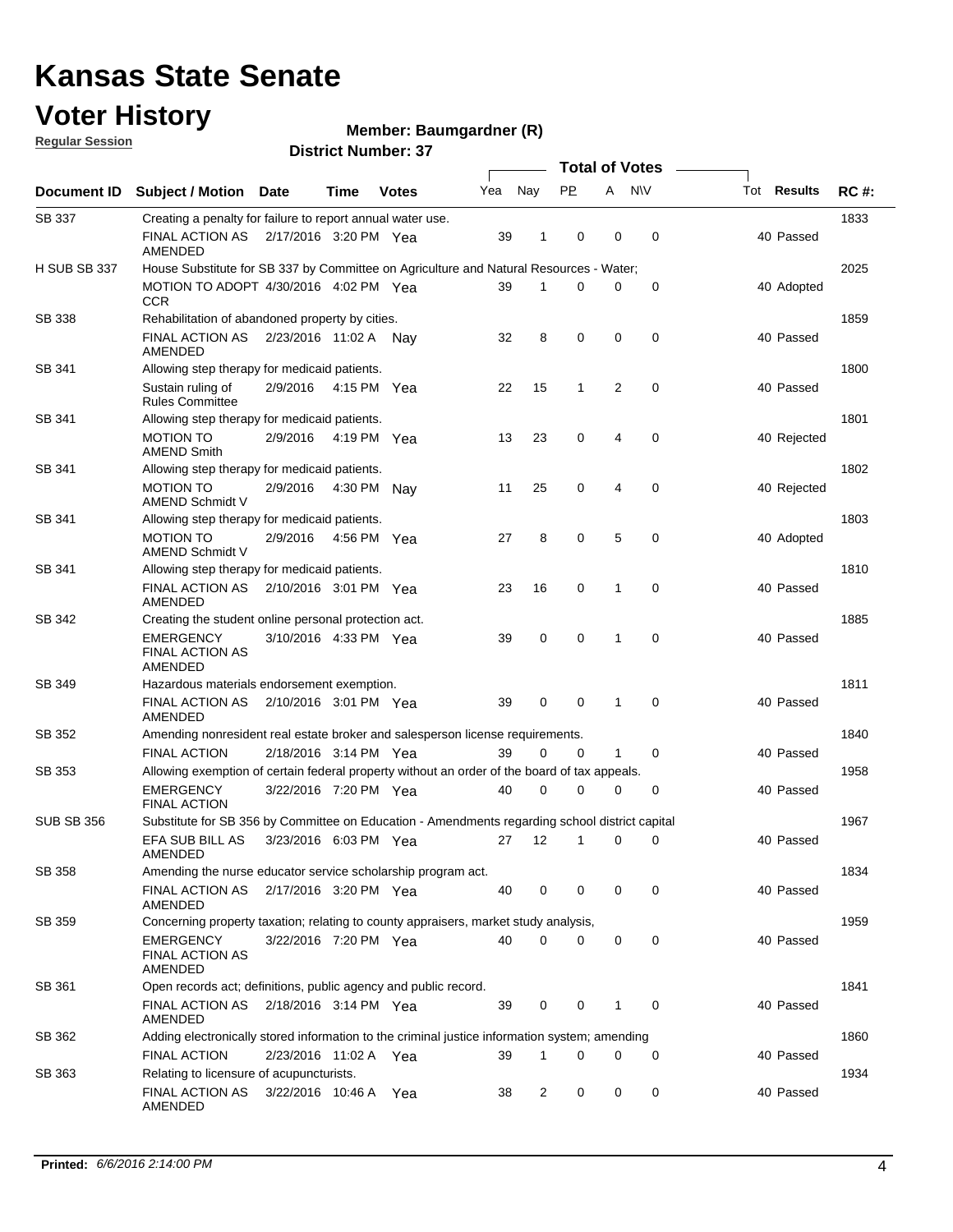### **Voter History**

**Regular Session**

#### **Member: Baumgardner (R)**

|               |                                                                                                                              |                       |      |              |     |             | <b>Total of Votes</b> |              |             |             |             |
|---------------|------------------------------------------------------------------------------------------------------------------------------|-----------------------|------|--------------|-----|-------------|-----------------------|--------------|-------------|-------------|-------------|
| Document ID   | <b>Subject / Motion Date</b>                                                                                                 |                       | Time | <b>Votes</b> | Yea | Nay         | <b>PP</b>             | A NW         |             | Tot Results | <b>RC#:</b> |
| SB 365        | Enacting the contaminated property redevelopment act.                                                                        |                       |      |              |     |             |                       |              |             |             | 1861        |
|               | FINAL ACTION AS<br>AMENDED                                                                                                   | 2/23/2016 11:02 A Yea |      |              | 36  | 4           | 0                     | 0            | 0           | 40 Passed   |             |
| SB 366        | Prohibiting price controls on the purchase or sale of private residential or commercial                                      |                       |      |              |     |             |                       |              |             |             | 1862        |
|               | <b>FINAL ACTION</b>                                                                                                          | 2/23/2016 11:02 A Yea |      |              | 34  | 6           | 0                     | $\mathbf 0$  | 0           | 40 Passed   |             |
| SB 366        | Concerning local governmental regulatory authority; price controls on real estate transactions; food labeling, distribution, |                       |      |              |     |             |                       |              |             |             | 2040        |
|               | MOTION TO ADOPT 5/1/2016 4:49 PM Yea<br><b>CCR</b>                                                                           |                       |      |              | 32  | 6           | 2                     | 0            | 0           | 40 Adopted  |             |
| SB 367        | Amendments to the juvenile justice system.                                                                                   |                       |      |              |     |             |                       |              |             |             | 1880        |
|               | <b>EMERGENCY</b><br><b>FINAL ACTION AS</b><br>AMENDED                                                                        | 2/23/2016 12:49 P Yea |      |              | 38  | 2           | 0                     | $\mathbf 0$  | $\mathbf 0$ | 40 Passed   |             |
| SB 367        | Amendments to the juvenile justice system                                                                                    |                       |      |              |     |             |                       |              |             |             | 1986        |
|               | MOTION TO ADOPT 3/24/2016 3:27 PM Yea<br><b>CCR</b>                                                                          |                       |      |              | 40  | 0           | 0                     | $\mathbf 0$  | 0           | 40 Adopted  |             |
| SB 369        | Modernizing the Kansas mortgage business act.                                                                                |                       |      |              |     |             |                       |              |             |             | 1835        |
|               | <b>FINAL ACTION</b>                                                                                                          | 2/17/2016 3:20 PM Yea |      |              | 40  | $\mathbf 0$ | 0                     | $\mathbf 0$  | 0           | 40 Passed   |             |
| <b>SB 370</b> | Expanding the types of claims for payment of proceeds statutes.<br><b>FINAL ACTION</b>                                       | 2/17/2016 3:20 PM Yea |      |              | 40  | 0           | 0                     | $\mathbf 0$  | 0           | 40 Passed   | 1836        |
| SB 372        | Amendments to Kansas public assistance eligibility, limitations and verification.                                            |                       |      |              |     |             |                       |              |             |             | 1843        |
|               | <b>MOTION TO</b><br><b>AMEND Haley</b>                                                                                       | 2/18/2016 6:03 PM Nay |      |              | 3   | 31          | 4                     | 2            | 0           | 40 Rejected |             |
| SB 372        | Amendments to Kansas public assistance eligibility, limitations and verification.                                            |                       |      |              |     |             |                       |              |             |             | 1848        |
|               | <b>EMERGENCY</b><br><b>FINAL ACTION AS</b><br>AMENDED                                                                        | 2/18/2016 6:35 PM Yea |      |              | 31  | 8           | 0                     | 1            | 0           | 40 Passed   |             |
| SB 373        | Driver's license operation of vehicle with temporary registration.                                                           |                       |      |              |     |             |                       |              |             |             | 1806        |
|               | <b>FINAL ACTION</b>                                                                                                          | 2/10/2016 3:01 PM Yea |      |              | 39  | 0           | 0                     | 1            | 0           | 40 Passed   |             |
| SB 373        | Authorizing the director of the Kansas Turnpike Authority to instruct the division of vehicles to require payment of         |                       |      |              |     |             |                       |              |             |             | 1990        |
|               | MOTION TO ADOPT 4/28/2016 2:54 PM Yea<br>CCR                                                                                 |                       |      |              | 36  | 4           | 0                     | 0            | 0           | 40 Adopted  |             |
| SB 374        | Amending requirements for justification and approval of sureties.                                                            |                       |      |              |     |             |                       |              |             |             | 1863        |
|               | FINAL ACTION AS  2/23/2016  11:07 A  Yea<br>AMENDED                                                                          |                       |      |              | 38  | 2           | 0                     | $\mathbf 0$  | 0           | 40 Passed   |             |
| SB 375        | Changing the definition of "significantly subaverage general intellectual functioning"                                       |                       |      |              |     |             |                       |              |             |             | 1844        |
|               | <b>EMERGENCY</b><br>FINAL ACTION AS<br>AMENDED                                                                               | 2/18/2016 6:35 PM Yea |      |              | 39  | 0           | 0                     | 1            | 0           | 40 Passed   |             |
| SB 376        | Amending law enforcement duties concerning missing person reports.                                                           |                       |      |              |     |             |                       |              |             |             | 1845        |
|               | <b>EMERGENCY</b><br><b>FINAL ACTION AS</b><br>AMENDED                                                                        | 2/18/2016 6:35 PM Yea |      |              | 39  | 0           | 0                     | 1            | 0           | 40 Passed   |             |
| SB 379        | Farm wineries; licenses; no term of residency.                                                                               |                       |      |              |     |             |                       |              |             |             | 1886        |
|               | <b>EMERGENCY</b><br><b>FINAL ACTION AS</b><br>AMENDED                                                                        | 3/10/2016 4:33 PM Yea |      |              | 39  | 0           | 0                     | $\mathbf{1}$ | $\mathbf 0$ | 40 Passed   |             |
| SB 382        | Repealing requirement that wrecker and towing service providers file notices, publications                                   |                       |      |              |     |             |                       |              |             |             | 1853        |
|               | <b>FINAL ACTION</b>                                                                                                          | 2/23/2016 11:02 A Yea |      |              | 40  | 0           | $\Omega$              | 0            | 0           | 40 Passed   |             |
| SB 387        | Legalizing certain savings account promotions.                                                                               |                       |      |              |     |             |                       |              |             |             | 1864        |
|               | FINAL ACTION AS  2/23/2016  11:07 A  Yea<br>AMENDED                                                                          |                       |      |              | 40  | 0           | 0                     | 0            | 0           | 40 Passed   |             |
| SB 387        | Establishing the pooled money investment board as a separate state agency for purposes of budget                             |                       |      |              |     |             |                       |              |             |             | 1991        |
|               | MOTION TO ADOPT 4/28/2016 2:54 PM Yea<br><b>CCR</b>                                                                          |                       |      |              | 40  | 0           | 0                     | $\mathbf 0$  | 0           | 40 Adopted  |             |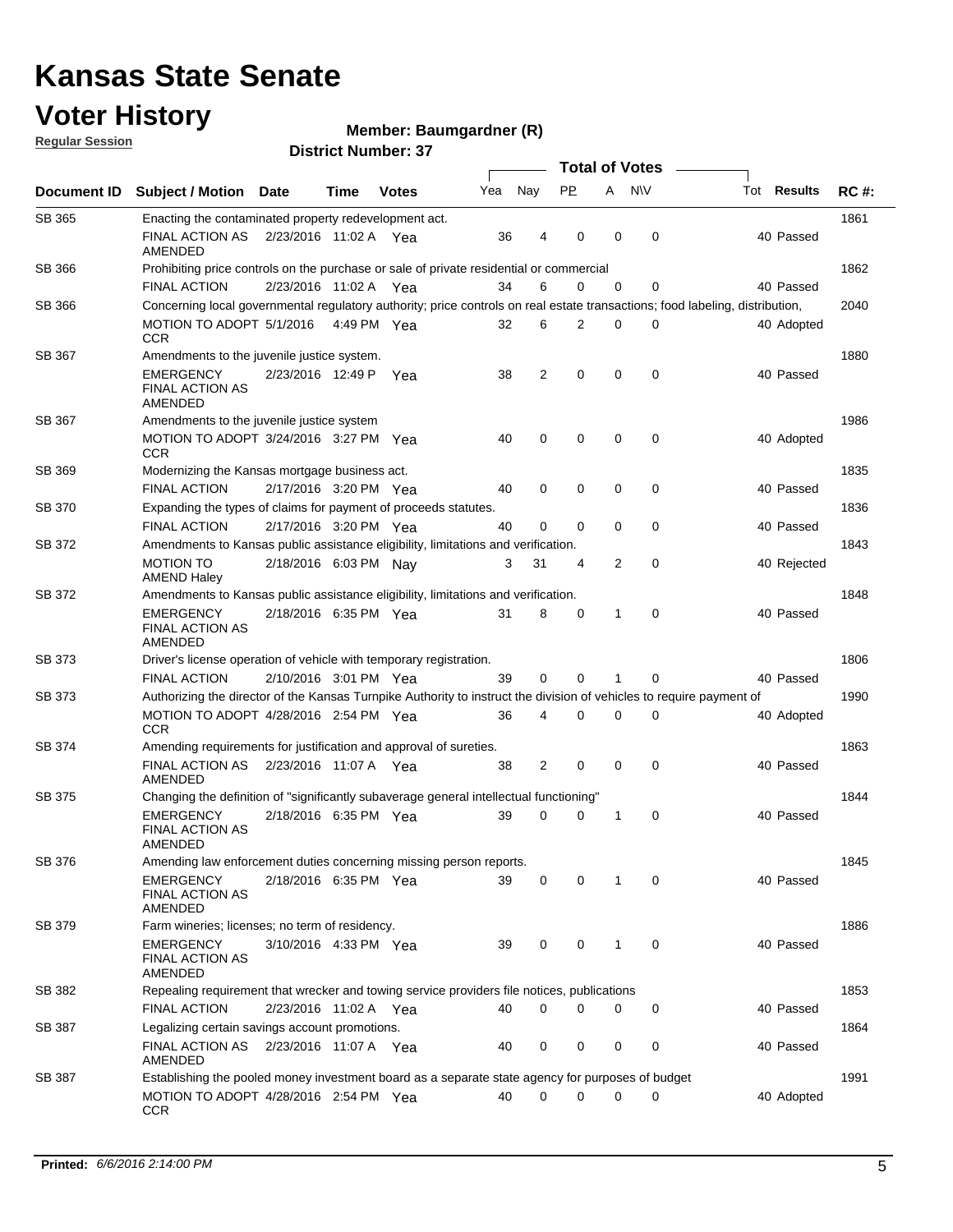#### **Voter History Regular Session**

**Member: Baumgardner (R)** 

| <u>noquial oceanuli</u> |                                                                                                   |                        |             | <b>District Number: 37</b> |     |             |           |             |                       |                    |             |
|-------------------------|---------------------------------------------------------------------------------------------------|------------------------|-------------|----------------------------|-----|-------------|-----------|-------------|-----------------------|--------------------|-------------|
|                         |                                                                                                   |                        |             |                            |     |             |           |             | <b>Total of Votes</b> |                    |             |
| Document ID             | <b>Subject / Motion Date</b>                                                                      |                        | <b>Time</b> | <b>Votes</b>               | Yea | Nay         | <b>PP</b> | A           | N\V                   | Tot <b>Results</b> | <b>RC#:</b> |
| <b>SB 388</b>           | Requiring the state board of regents to adopt a policy on awarding credit hours based on CLEP     |                        |             |                            |     |             |           |             |                       |                    | 1887        |
|                         | EMERGENCY<br><b>FINAL ACTION AS</b><br>AMENDED                                                    | 3/10/2016 4:33 PM Yea  |             |                            | 39  | 0           | 0         | 1           | 0                     | 40 Passed          |             |
| <b>SB 388</b>           | Requiring the state board of regents to adopt a policy on awarding credit hours based on CLEP     |                        |             |                            |     |             |           |             |                       |                    | 2026        |
|                         | MOTION TO ADOPT 4/30/2016 4:02 PM Nay<br><b>CCR</b>                                               |                        |             |                            | 15  | 25          | 0         | 0           | 0                     | 40 Not adopted     |             |
| SB 390                  | Amending the state banking code.                                                                  |                        |             |                            |     |             |           |             |                       |                    | 1837        |
|                         | FINAL ACTION AS 2/17/2016 3:20 PM Yea<br>AMENDED                                                  |                        |             |                            | 40  | 0           | 0         | 0           | $\mathbf 0$           | 40 Passed          |             |
| SB 390                  | Amending the state banking code.                                                                  |                        |             |                            |     |             |           |             |                       |                    | 1992        |
|                         | MOTION TO ADOPT 4/28/2016 2:54 PM Yea<br><b>CCR</b>                                               |                        |             |                            | 40  | 0           | 0         | 0           | 0                     | 40 Adopted         |             |
| SB 391                  | Creating the crimes of unlawful transmission of a visual depiction of a child and unlawful        |                        |             |                            |     |             |           |             |                       |                    | 1865        |
|                         | FINAL ACTION AS<br>AMENDED                                                                        | 2/23/2016 11:07 A  Yea |             |                            | 40  | $\Omega$    | 0         | 0           | 0                     | 40 Passed          |             |
| SB 392                  | Amending provisions relating to a request for final disposition of detainer by prisoners.         |                        |             |                            |     |             |           |             |                       |                    | 1866        |
|                         | <b>FINAL ACTION</b>                                                                               | 2/23/2016 11:07 A Yea  |             |                            | 40  | 0           | 0         | 0           | 0                     | 40 Passed          |             |
| SB 393                  | Consideration of domestic abuse in determining the issue of custody, residency and parenting      |                        |             |                            |     |             |           |             |                       |                    | 1881        |
|                         | EMERGENCY<br><b>FINAL ACTION</b>                                                                  | 2/23/2016 12:49 P Yea  |             |                            | 40  | 0           | 0         | 0           | 0                     | 40 Passed          |             |
| SB 395                  | Limiting length of legislative session to 100 calendar days in odd-numbered years and 60          |                        |             |                            |     |             |           |             |                       |                    | 1842        |
|                         | FINAL ACTION AS<br>AMENDED                                                                        | 2/18/2016 3:14 PM Nay  |             |                            | 25  | 11          | 3         | 1           | 0                     | 40 Passed          |             |
| SB 402                  | Charitable healthcare providers; continuing education credits for gratuitous care of              |                        |             |                            |     |             |           |             |                       |                    | 1867        |
|                         | FINAL ACTION AS  2/23/2016  11:07 A  Yea<br><b>AMENDED</b>                                        |                        |             |                            | 40  | $\Omega$    | 0         | 0           | 0                     | 40 Passed          |             |
| <b>H SUB SB 402</b>     | Public assistance; eligibility and limitations; step therapy under medicaid.                      |                        |             |                            |     |             |           |             |                       |                    | 2052        |
|                         | MOTION TO ADOPT 5/1/2016<br>CCR                                                                   |                        |             | 11:59 P Yea                | 27  | 13          | 0         | $\mathbf 0$ | $\mathbf 0$           | 40 Adopted         |             |
| SB 404                  | Authorizing the state board of regents on behalf of Kansas state university to sell               |                        |             |                            |     |             |           |             |                       |                    | 1900        |
|                         | <b>FINAL ACTION</b>                                                                               | 3/17/2016 2:59 PM Yea  |             |                            | 39  | 0           | 0         | 1           | 0                     | 40 Passed          |             |
| SB 405                  | Nonhighway certificate of title or salvage title for travel trailers.                             |                        |             |                            |     |             |           |             |                       |                    | 1854        |
|                         | <b>FINAL ACTION</b>                                                                               | 2/23/2016 11:02 A Yea  |             |                            | 40  | $\mathbf 0$ | 0         | 0           | $\mathbf 0$           | 40 Passed          |             |
| SB 407                  | Reviving statute concerning conditional release of person civilly committed under the sexually    |                        |             |                            |     |             |           |             |                       |                    | 1868        |
|                         | <b>FINAL ACTION</b>                                                                               | 2/23/2016 11:07 A Yea  |             |                            | 40  | $\Omega$    | 0         | 0           | $\mathbf 0$           | 40 Passed          |             |
| SB 407                  | Amending registration requirements under the Kansas offender registration act for persons civilly |                        |             |                            |     |             |           |             |                       |                    | 2013        |
|                         | <b>MOTION TO</b><br><b>CONCUR</b>                                                                 | 4/29/2016 4:18 PM Yea  |             |                            | 40  | 0           | 0         | 0           | 0                     | 40 Passed          |             |
| SB 408                  | Reporting and investigation of abuse, neglect and exploitation of persons; duties and powers      |                        |             |                            |     |             |           |             |                       |                    | 1869        |
|                         | FINAL ACTION AS  2/23/2016  11:07 A  Yea<br>AMENDED                                               |                        |             |                            | 40  | $\mathbf 0$ | 0         | 0           | 0                     | 40 Passed          |             |
| <b>SB 408</b>           | Reporting and investigation of abuse, neglect and exploitation of persons; duties and powers      |                        |             |                            |     |             |           |             |                       |                    | 2014        |
|                         | <b>MOTION TO</b><br><b>CONCUR</b>                                                                 | 4/29/2016 4:18 PM Yea  |             |                            | 40  | 0           | 0         | 0           | 0                     | 40 Passed          |             |
| <b>SB 410</b>           | Establishing a CARE family pilot program for foster care.                                         |                        |             |                            |     |             |           |             |                       |                    | 1851        |
|                         | MOTION TO<br><b>AMEND Pettey</b>                                                                  | 2/22/2016 7:34 PM Nav  |             |                            | 10  | 28          | 1         | 1           | 0                     | 40 Rejected        |             |
| SB 410                  | Establishing a CARE family pilot program for foster care.                                         |                        |             |                            |     |             |           |             |                       |                    | 1852        |
|                         | <b>MOTION TO</b><br><b>AMEND Pettey</b>                                                           | 2/22/2016 7:58 PM P&P  |             |                            | 9   | 26          | 4         | 1           | 0                     | 40 Rejected        |             |
| SB 410                  | Establishing a CARE family pilot program for foster care.                                         |                        |             |                            |     |             |           |             |                       |                    | 1870        |
|                         | FINAL ACTION AS<br>AMENDED                                                                        | 2/23/2016 11:20 A Yea  |             |                            | 24  | 15          | 1         | 0           | 0                     | 40 Passed          |             |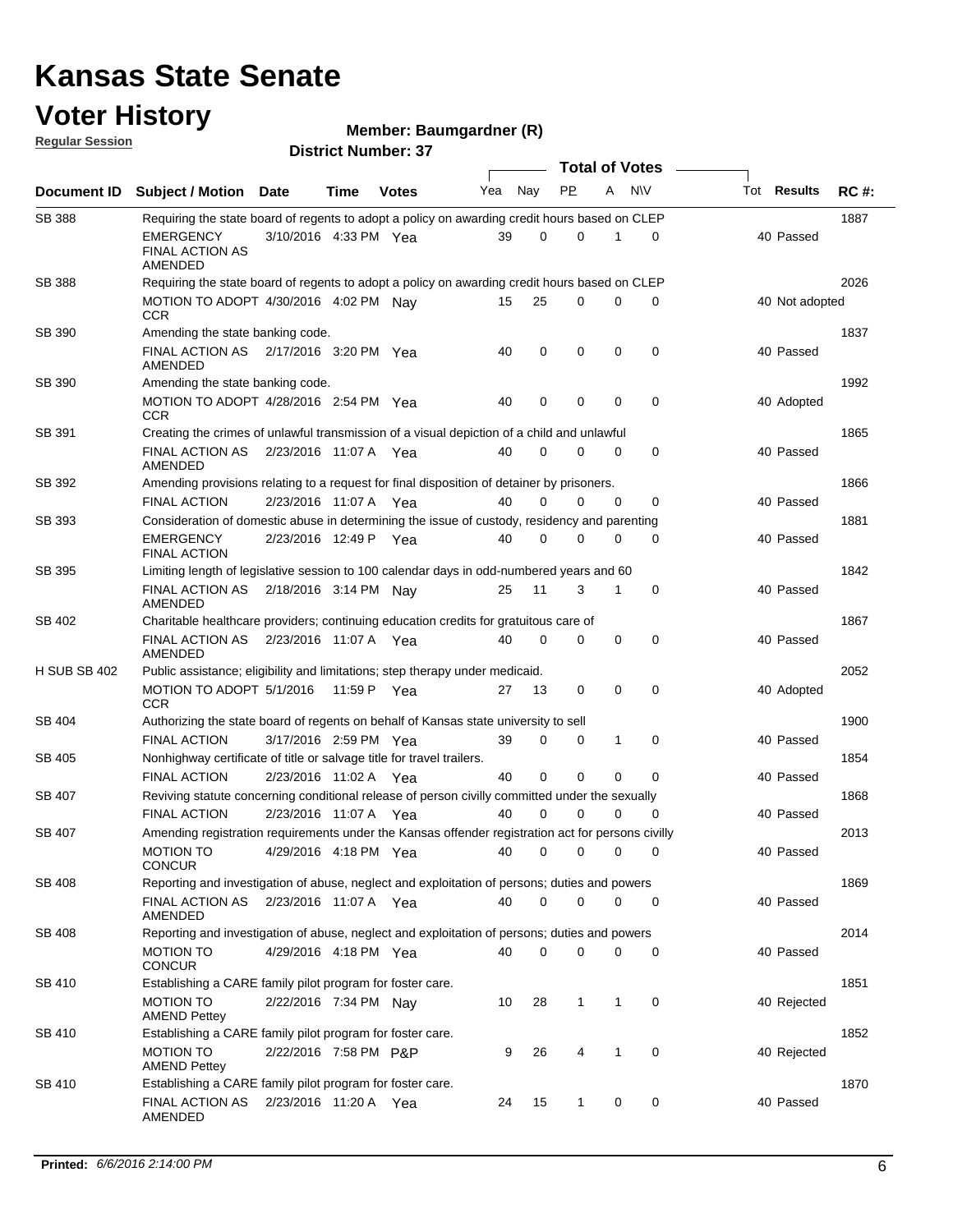### **Voter History**

**Member: Baumgardner (R)** 

**Regular Session**

| <b>District Number: 37</b> |  |
|----------------------------|--|

|                    |                                                                                                                                    |                       |      |              |     |          | <b>Total of Votes</b> |   |             |                    |      |
|--------------------|------------------------------------------------------------------------------------------------------------------------------------|-----------------------|------|--------------|-----|----------|-----------------------|---|-------------|--------------------|------|
| <b>Document ID</b> | <b>Subject / Motion</b>                                                                                                            | <b>Date</b>           | Time | <b>Votes</b> | Yea | Nay      | <b>PP</b>             | A | <b>NV</b>   | Tot <b>Results</b> | RC#  |
| SB 412             | Water district No. 1 of Johnson County and purposes of property easement.                                                          |                       |      |              |     |          |                       |   |             |                    | 1855 |
|                    | <b>FINAL ACTION</b>                                                                                                                | 2/23/2016 11:02 A Yea |      |              | 39  | 0        | 1                     | 0 | $\mathbf 0$ | 40 Passed          |      |
| SB 415             | Legislative review of exceptions to disclosure of public records.                                                                  |                       |      |              |     |          |                       |   |             |                    | 1871 |
|                    | <b>FINAL ACTION</b>                                                                                                                | 2/23/2016 11:20 A Yea |      |              | 40  | 0        | 0                     | 0 | 0           | 40 Passed          |      |
| SB 418             | Amendments related to human trafficking, children in need of care and juvenile                                                     |                       |      |              |     |          |                       |   |             |                    | 1882 |
|                    | <b>EMERGENCY</b><br><b>FINAL ACTION AS</b><br>AMENDED                                                                              | 2/23/2016 12:49 P Yea |      |              | 28  | 8        | 4                     | 0 | 0           | 40 Passed          |      |
| SB 418             | Enacting the host families act; clarifying the use of a domestic violence offender assessment conducted by a                       |                       |      |              |     |          |                       |   |             |                    | 2035 |
|                    | MOTION TO ADOPT 4/30/2016 11:03 P Yea<br><b>CCR</b>                                                                                |                       |      |              | 33  | 5        | 2                     | 0 | 0           | 40 Adopted         |      |
| SB 419             | Affiliate transfer policies of mutual insurance policies organized to provide healthcare                                           |                       |      |              |     |          |                       |   |             |                    | 1872 |
|                    | <b>FINAL ACTION</b>                                                                                                                | 2/23/2016 11:20 A Yea |      |              | 40  | $\Omega$ | $\Omega$              | 0 | 0           | 40 Passed          |      |
| SB 421             | Carrying a concealed handgun in a public building; restricted access entrance.                                                     |                       |      |              |     |          |                       |   |             |                    | 1905 |
|                    | <b>FINAL ACTION AS</b><br>AMENDED                                                                                                  | 3/17/2016 2:59 PM Yea |      |              | 38  | 0        | 1                     | 1 | 0           | 40 Passed          |      |
| SB 422             | Secretary for aging and disability services licensure of certain facilities and standards                                          |                       |      |              |     |          |                       |   |             |                    | 1918 |
|                    | Return SB 422 back 3/17/2016 4:47 PM Yea<br>to committee                                                                           |                       |      |              | 15  | 20       | 4                     | 1 | 0           | 40 Not passed      |      |
| SB 422             | Secretary for aging and disability services licensure of certain facilities and standards                                          |                       |      |              |     |          |                       |   |             |                    | 1919 |
|                    | <b>EMERGENCY</b><br><b>FINAL ACTION AS</b><br>AMENDED                                                                              | 3/17/2016 6:14 PM Yea |      |              | 31  | 5        | 3                     | 1 | 0           | 40 Passed          |      |
| <b>SB 423</b>      | Redesignating Kansas state university - Salina, college of technology as Kansas state                                              |                       |      |              |     |          |                       |   |             |                    | 1846 |
|                    | <b>EMERGENCY</b><br><b>FINAL ACTION AS</b><br>AMENDED                                                                              | 2/18/2016 6:35 PM Yea |      |              | 39  | 0        | 0                     | 1 | 0           | 40 Passed          |      |
| SB 424             | Amending consumer protection laws related to identity theft and security of personal                                               |                       |      |              |     |          |                       |   |             |                    | 1968 |
|                    | <b>EMERGENCY</b><br><b>FINAL ACTION AS</b><br>AMENDED                                                                              | 3/23/2016 6:03 PM Yea |      |              | 40  | $\Omega$ | 0                     | 0 | $\mathbf 0$ | 40 Passed          |      |
| SB 426             | Creating the crime of violation of a consumer protection related to door-to-door sales.                                            |                       |      |              |     |          |                       |   |             |                    | 1883 |
|                    | <b>EMERGENCY</b><br><b>FINAL ACTION</b>                                                                                            | 2/23/2016 12:49 P     |      | Yea          | 40  | $\Omega$ | 0                     | 0 | 0           | 40 Passed          |      |
| <b>SUB SB 428</b>  | Substitute for SB 428 by Committee on Judiciary - Relating to eyewitness identification.                                           |                       |      |              |     |          |                       |   |             |                    | 1888 |
|                    | <b>EMERGENCY</b><br><b>FINAL ACTION AS</b><br><b>AMENDED</b>                                                                       | 3/10/2016 4:33 PM Yea |      |              | 38  | 1        | 0                     | 1 | 0           | 40 Passed          |      |
| SB 436             | Prioritizing moneys spent for entities that provide family planning services.                                                      |                       |      |              |     |          |                       |   |             |                    | 1935 |
|                    | <b>FINAL ACTION</b>                                                                                                                | 3/22/2016 10:46 A Yea |      |              | 32  | 8        | 0                     | 0 | 0           | 40 Passed          |      |
| SB 437             | Simon's Law; withholding life sustaining treatment for persons under 18 years of age;                                              |                       |      |              |     |          |                       |   |             |                    | 1936 |
|                    | <b>FINAL ACTION AS</b><br>AMENDED                                                                                                  | 3/22/2016 10:46 A Yea |      |              | 37  | 3        | 0                     | 0 | 0           | 40 Passed          |      |
| SB 438             | Renewals of property and casualty insurance policies.                                                                              |                       |      |              |     |          |                       |   |             |                    | 1873 |
|                    | FINAL ACTION AS<br>AMENDED                                                                                                         | 2/23/2016 11:20 A Yea |      |              | 40  | 0        | 0                     | 0 | 0           | 40 Passed          |      |
| SB 439             | Grounds for impeachment of justices of the supreme court and certain judges of the                                                 |                       |      |              |     |          |                       |   |             |                    | 1937 |
|                    | <b>FINAL ACTION AS</b><br>AMENDED                                                                                                  | 3/22/2016 10:46 A Yea |      |              | 21  | 19       | 0                     | 0 | 0           | 40 Passed          |      |
| <b>SUB SB 440</b>  | Substitute for SB 440 by Committee on Judiciary ? Supreme court general administrative                                             |                       |      |              |     |          |                       |   |             |                    | 1850 |
| <b>SUB SB 440</b>  | <b>MOTION TO</b><br><b>AMEND Hensley</b><br>Substitute for SB 440 by Committee on Judiciary ? Supreme court general administrative | 2/22/2016 3:47 PM Yea |      |              | 13  | 26       | 1                     | 0 | 0           | 40 Rejected        | 1874 |
|                    | FINAL ACTION AS<br>AMENDED                                                                                                         | 2/23/2016 11:20 A Nay |      |              | 28  | 9        | 3                     | 0 | 0           | 40 Passed          |      |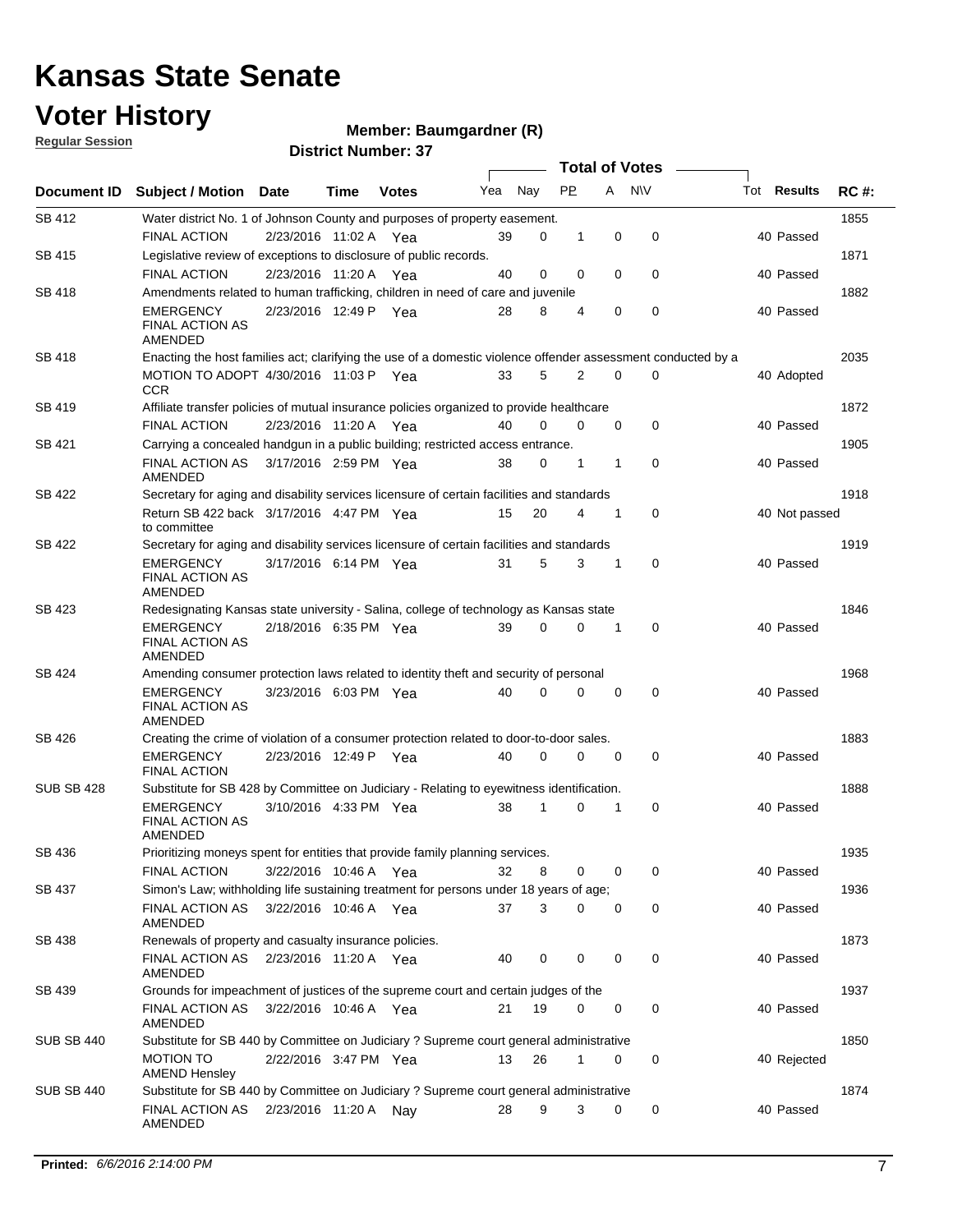### **Voter History**

**Regular Session**

#### **Member: Baumgardner (R)**

|                   |                                                                                           |                       |      |              |     |                |             |             | <b>Total of Votes</b> |                    |             |
|-------------------|-------------------------------------------------------------------------------------------|-----------------------|------|--------------|-----|----------------|-------------|-------------|-----------------------|--------------------|-------------|
| Document ID       | Subject / Motion Date                                                                     |                       | Time | <b>Votes</b> | Yea | Nay            | <b>PP</b>   |             | A NW                  | Tot <b>Results</b> | <b>RC#:</b> |
| SB 443            | Official state of Kansas "cage elevator."                                                 |                       |      |              |     |                |             |             |                       |                    | 1884        |
|                   | <b>FINAL ACTION</b>                                                                       | 3/10/2016 4:33 PM Yea |      |              | 39  | 0              | 0           | 1           | 0                     | 40 Passed          |             |
| SB 445            | Client assessment, referral and evaluation program amendments.                            |                       |      |              |     |                |             |             |                       |                    | 1920        |
|                   | <b>EMERGENCY</b><br><b>FINAL ACTION AS</b><br>AMENDED                                     | 3/17/2016 6:14 PM Yea |      |              | 39  | 0              | 0           | 1           | 0                     | 40 Passed          |             |
| SB 449            | Behavioral sciences regulatory board amendments.                                          |                       |      |              |     |                |             |             |                       |                    | 1875        |
|                   | <b>FINAL ACTION AS</b><br>AMENDED                                                         | 2/23/2016 11:20 A Yea |      |              | 33  | $\overline{7}$ | $\mathbf 0$ | $\mathbf 0$ | $\mathbf 0$           | 40 Passed          |             |
| SB 449            | Kansas department for aging and disability services; powers, duties                       |                       |      |              |     |                |             |             |                       |                    | 2045        |
|                   | MOTION TO ADOPT 5/1/2016 6:27 PM Yea<br><b>CCR</b>                                        |                       |      |              | 39  | 0              | $\mathbf 0$ | 1           | 0                     | 40 Adopted         |             |
| SB 453            | Creating a program for early release from incarceration for parents in certain cases.     |                       |      |              |     |                |             |             |                       |                    | 1876        |
|                   | FINAL ACTION AS<br>AMENDED                                                                | 2/23/2016 11:20 A Yea |      |              | 40  | 0              | 0           | 0           | $\mathbf 0$           | 40 Passed          |             |
| SB 454            | Amending court docket fees and charges.                                                   |                       |      |              |     |                |             |             |                       |                    | 1906        |
|                   | <b>FINAL ACTION</b>                                                                       | 3/17/2016 2:59 PM     |      | Nav          | 30  | $\overline{7}$ | 2           | 1           | $\mathbf 0$           | 40 Passed          |             |
| SB 457            | Nursing home quality care assessment rate and sunset.                                     |                       |      |              |     |                |             |             |                       |                    | 1907        |
|                   | <b>FINAL ACTION AS</b><br>AMENDED                                                         | 3/17/2016 2:59 PM Nav |      |              | 34  | 5              | 0           | 1           | $\mathbf 0$           | 40 Passed          |             |
| SB 459            | Fire extinguisher inspections; fireworks manufacturers, distributors and display          |                       |      |              |     |                |             |             |                       |                    | 1889        |
|                   | <b>EMERGENCY</b><br><b>FINAL ACTION AS</b><br>AMENDED                                     | 3/10/2016 4:33 PM Yea |      |              | 38  | 1              | 0           | 1           | $\mathbf 0$           | 40 Passed          |             |
| <b>SUB SB 462</b> | Substitute for SB 462 by Senate Committee on Federal and State Affairs - Concerning civil |                       |      |              |     |                |             |             |                       |                    | 1969        |
|                   | EFA SUB BILL                                                                              | 3/23/2016 6:03 PM Yea |      |              | 40  | $\mathbf 0$    | $\mathbf 0$ | 0           | 0                     | 40 Passed          |             |
| SB 469            | Recertification of professional employees' organizations under the professional           |                       |      |              |     |                |             |             |                       |                    | 1966        |
|                   | <b>MOTION TO</b><br>AMEND<br>Baumgardner                                                  | 3/23/2016 3:39 PM Yea |      |              | 22  | 18             | 0           | $\mathbf 0$ | $\mathbf 0$           | 40 Adopted         |             |
| SB 469            | Recertification of professional employees' organizations under the professional           |                       |      |              |     |                |             |             |                       |                    | 1970        |
|                   | <b>EMERGENCY</b><br><b>FINAL ACTION AS</b><br>AMENDED                                     | 3/23/2016 6:03 PM Yea |      |              | 22  | 18             | 0           | 0           | $\mathbf 0$           | 40 Passed          |             |
| SB 474            | Authorizing the state finance council to oversee any sale of the Kansas bioscience        |                       |      |              |     |                |             |             |                       |                    | 1908        |
|                   | <b>FINAL ACTION AS</b><br>AMENDED                                                         | 3/17/2016 3:10 PM Yea |      |              | 34  | 4              | 1           | 1           | 0                     | 40 Passed          |             |
| SB 476            | Bourbon county commission; authorization to order financial audit of fire districts.      |                       |      |              |     |                |             |             |                       |                    | 1890        |
|                   | EMERGENCY 3/10/2016 4:33 PM Yea<br><b>FINAL ACTION AS</b><br>AMENDED                      |                       |      |              | -39 |                |             |             |                       | 40 Passed          |             |
| SB 480            | Amending search and seizure parameters for parole and postrelease supervision.            |                       |      |              |     |                |             |             |                       |                    | 1971        |
|                   | <b>EMERGENCY</b><br><b>FINAL ACTION</b>                                                   | 3/23/2016 6:03 PM Yea |      |              | 40  | 0              | 0           | 0           | $\mathbf 0$           | 40 Passed          |             |
| SB 484            | Approving a cigarette and tobacco sales and taxation compact between the Prairie Band     |                       |      |              |     |                |             |             |                       |                    | 1895        |
|                   | EMERGENCY<br><b>FINAL ACTION</b>                                                          | 3/15/2016 5:30 PM Yea |      |              | 39  | $\mathbf 0$    | 0           | 1           | 0                     | 40 Passed          |             |
| SB 485            | Approving a cigarette and tobacco sales and taxation compact between lowa Tribe of Kansas |                       |      |              |     |                |             |             |                       |                    | 1896        |
|                   | EMERGENCY<br><b>FINAL ACTION</b>                                                          | 3/15/2016 5:30 PM Yea |      |              | 39  | 0              | 0           | 1           | 0                     | 40 Passed          |             |
| SB 509            | Establishing a budget stabilization fund in the state treasury; revenue and expenditures; |                       |      |              |     |                |             |             |                       |                    | 1972        |
|                   | <b>EMERGENCY</b><br><b>FINAL ACTION AS</b><br>AMENDED                                     | 3/23/2016 6:03 PM Nay |      |              | 37  | 3              | 0           | 0           | 0                     | 40 Passed          |             |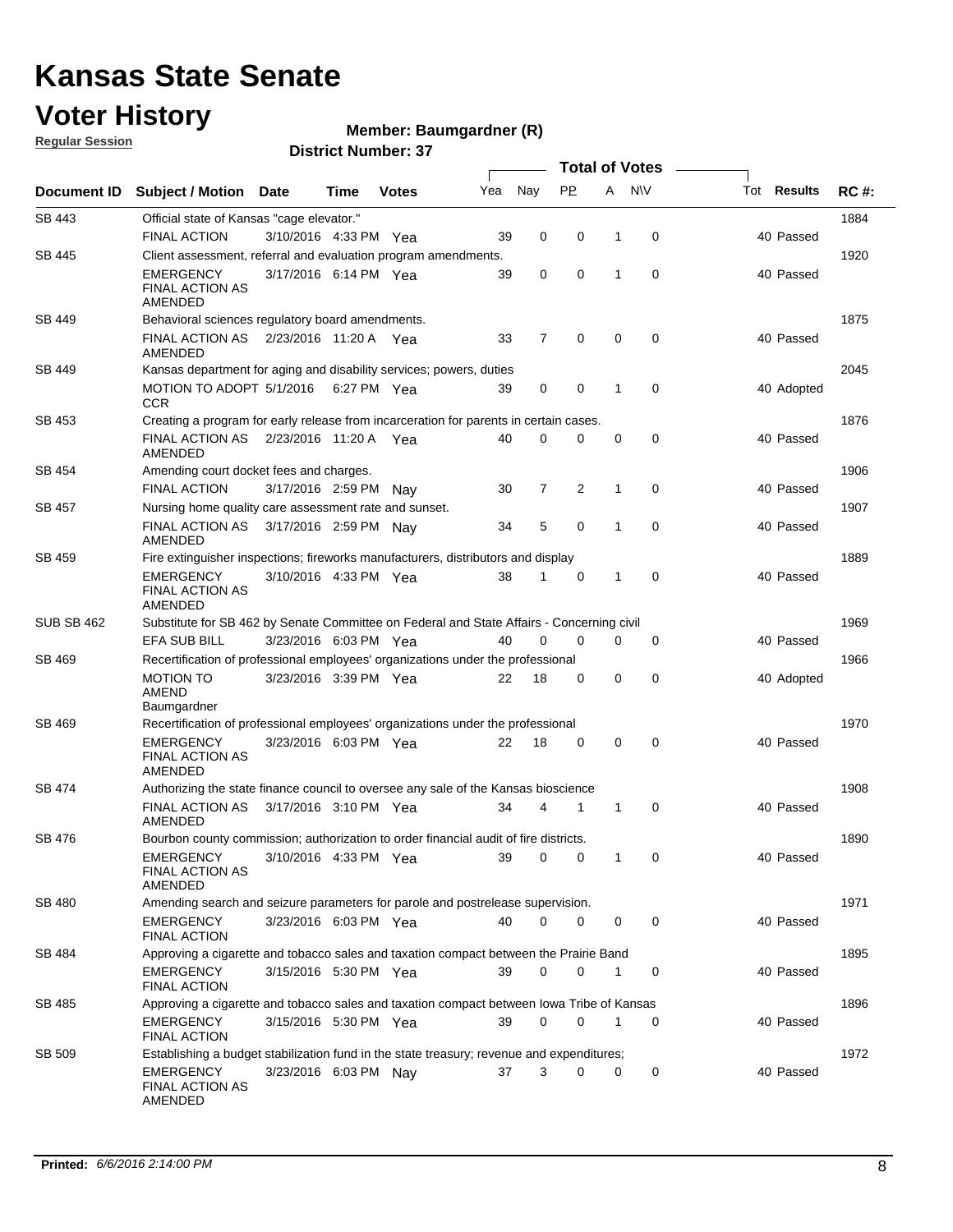### **Voter History**

**Regular Session**

#### **Member: Baumgardner (R)**

|                      |                                                                                                    |                       |             |              |     |             |              | <b>Total of Votes</b> |             |                    |             |
|----------------------|----------------------------------------------------------------------------------------------------|-----------------------|-------------|--------------|-----|-------------|--------------|-----------------------|-------------|--------------------|-------------|
| Document ID          | Subject / Motion Date                                                                              |                       | Time        | <b>Votes</b> | Yea | Nay         | <b>PP</b>    | A                     | <b>NV</b>   | Tot <b>Results</b> | <b>RC#:</b> |
| SB 516               | Requires 24 votes for adoption.                                                                    |                       |             |              |     |             |              |                       |             |                    | 2031        |
|                      | Motion to withdraw<br>from committee                                                               | 4/30/2016 4:08 PM     |             | Nav          | 8   | 32          | 0            | 0                     | $\mathbf 0$ | 40 Not passed      |             |
| <b>SCR 1610</b>      | Reaffirming 10th Amendment rights.                                                                 |                       |             |              |     |             |              |                       |             |                    | 1938        |
|                      | <b>EMERGENCY</b><br><b>FINAL ACTION</b><br><b>RESOLUTION</b>                                       | 3/22/2016 10:46 A     |             | Yea          | 37  | 3           | 0            | 0                     | $\mathbf 0$ | 40 Adopted         |             |
| <b>SCR 1612</b>      | Constitutional amendment providing for phase out and complete exemption from sales and use         |                       |             |              |     |             |              |                       |             |                    | 1954        |
|                      | <b>Move SR 1612</b><br>above the line                                                              | 3/22/2016 2:49 PM Yea |             |              | 21  | 19          | 0            | 0                     | 0           | 40 Not passed      |             |
| SR 1798              | A resolution supporting student privacy and safety.                                                |                       |             |              |     |             |              |                       |             |                    | 2055        |
|                      | <b>FINAL ACTION</b><br><b>RESOLUTION</b>                                                           | 6/1/2016              | 2:33 PM Yea |              | 30  | 8           | 0            | 2                     | 0           | 40 Adopted         |             |
| S SUB FOR HB<br>2008 | Creating the student online personal protection act.                                               |                       |             |              |     |             |              |                       |             |                    | 1926        |
|                      | <b>EFA SUB BILL</b>                                                                                | 3/18/2016 9:50 AM Yea |             |              | 38  | 0           | 0            | 2                     | $\mathbf 0$ | 40 Passed          |             |
| S SUB HB 2008        | Creating the student online personal protection act.                                               |                       |             |              |     |             |              |                       |             |                    | 1993        |
|                      | MOTION TO ADOPT 4/28/2016 2:54 PM Yea<br><b>CCR</b>                                                |                       |             |              | 40  | $\mathbf 0$ | 0            | 0                     | 0           | 40 Adopted         |             |
| S SUB HB 2018        | Senate Substitute for HB 2018 by Committee on Corrections and Juvenile Justice - Adding            |                       |             |              |     |             |              |                       |             |                    | 1973        |
|                      | EFA SUB BILL AS<br>AMENDED                                                                         | 3/23/2016 6:03 PM Yea |             |              | 38  | 2           | 0            | 0                     | $\mathbf 0$ | 40 Passed          |             |
| S SUB FOR HB<br>2049 | Amending criminal penalties for possession of marijuana and burglary.                              |                       |             |              |     |             |              |                       |             |                    | 1792        |
|                      | <b>MOTION TO</b><br><b>AMEND Haley</b>                                                             | 2/3/2016              | 3:50 PM Nay |              | 5   | 31          | 4            | 0                     | 0           | 40 Rejected        |             |
| S SUB FOR HB<br>2049 | Amending criminal penalties for possession of marijuana and burglary.                              |                       |             |              |     |             |              |                       |             |                    | 1798        |
|                      | EMERGENCY<br><b>FINAL ACTION AS</b><br>AMENDED                                                     | 2/3/2016              | 4:13 PM Yea |              | 38  | 1           | $\mathbf{1}$ | 0                     | $\mathbf 0$ | 40 Passed          |             |
| S SUB HB 2049        | Changing the definition of "significantly subaverage general intellectual functioning" related to  |                       |             |              |     |             |              |                       |             |                    | 2041        |
|                      | MOTION TO ADOPT 5/1/2016<br><b>CCR</b>                                                             |                       | 4:49 PM Yea |              | 40  | $\mathbf 0$ | 0            | 0                     | 0           | 40 Adopted         |             |
| S SUB HB 2056        | Senate Substitute for HB 2056 by Committee on Corrections and Juvenile Justice - Licensure of      |                       |             |              |     |             |              |                       |             |                    | 1939        |
|                      | EFA SUB BILL AS<br><b>AMENDED</b>                                                                  | 3/22/2016 10:46 A Yea |             |              | 37  | 3           | 0            | 0                     | 0           | 40 Passed          |             |
| S SUB HB 2056        | Senate Substitute for HB 2056 by Committee on Corrections and Juvenile Justice - Licensure of bail |                       |             |              |     |             |              |                       |             |                    | 2027        |
|                      | MOTION TO ADOPT 4/30/2016 4:02 PM Yea<br><b>CCR</b>                                                |                       |             |              | 39  | 1           | 0            | 0                     | 0           | 40 Adopted         |             |
| S SUB HB 2059        | Senate Substitute for HB 2059 by Committee on Natural Resources - Creating an application          |                       |             |              |     |             |              |                       |             |                    | 1940        |
|                      | EFA SUB BILL AS<br>AMENDED                                                                         | 3/22/2016 10:46 A Nay |             |              | 22  | 18          | 0            | 0                     | 0           | 40 Passed          |             |
| S SUB HB 2059        | Creating an application requirement and fee to appropriate water thatotherwise leaves the          |                       |             |              |     |             |              |                       |             |                    | 2018        |
|                      | MOTION TO ADOPT 4/29/2016 9:49 PM Nay<br><b>CCR</b>                                                |                       |             |              | 17  | 22          | 0            | 1                     | 0           | 40 Not adopted     |             |
| SUB HB 2062          | Substitute for HB 2062 by Committee on Judiciary; Uniform commercial code (UCC)                    |                       |             |              |     |             |              |                       |             |                    | 1897        |
|                      | <b>EMERGENCY</b><br><b>FINAL ACTION AS</b><br>AMENDED                                              | 3/15/2016 5:30 PM Yea |             |              | 39  | 0           | 0            | 1                     | 0           | 40 Passed          |             |
| S SUB FOR HB<br>2088 | Senate Substitute for HB 2088 by the Committee on Assessment and Taxation-Property tax lid,        |                       |             |              |     |             |              |                       |             |                    | 1955        |
|                      | <b>MOTION TO</b><br>AMEND McGinn                                                                   | 3/22/2016 5:26 PM Yea |             |              | 22  | 17          | $\mathbf{1}$ | 0                     | 0           | 40 Adopted         |             |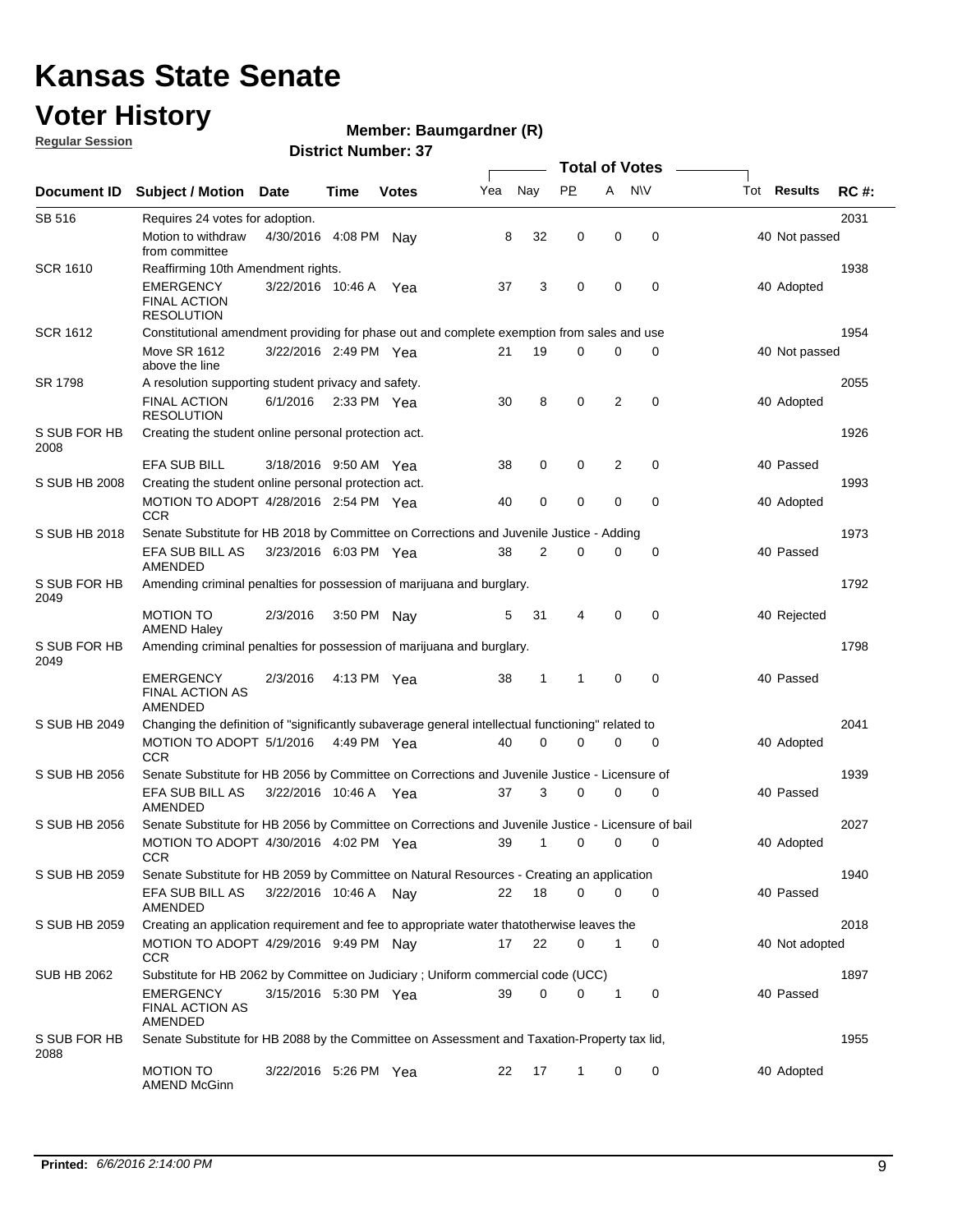#### **Voter History Regular Session**

#### **Member: Baumgardner (R)**

| <u>noquial Ocaaloni</u> |                                                                                                      |                       |      | <b>District Number: 37</b> |     |             |             |             |                       |                    |             |
|-------------------------|------------------------------------------------------------------------------------------------------|-----------------------|------|----------------------------|-----|-------------|-------------|-------------|-----------------------|--------------------|-------------|
|                         |                                                                                                      |                       |      |                            |     |             |             |             | <b>Total of Votes</b> |                    |             |
| Document ID             | Subject / Motion Date                                                                                |                       | Time | <b>Votes</b>               | Yea | Nay         | <b>PP</b>   | A           | N\V                   | Tot <b>Results</b> | <b>RC#:</b> |
| S SUB FOR HB<br>2088    | Senate Substitute for HB 2088 by the Committee on Assessment and Taxation-Property tax lid,          |                       |      |                            |     |             |             |             |                       |                    | 1956        |
|                         | <b>MOTION TO</b><br><b>AMEND Hawk</b>                                                                | 3/22/2016 5:47 PM Nay |      |                            | 11  | 24          | 5           | $\mathbf 0$ | 0                     | 40 Rejected        |             |
| S SUB FOR HB<br>2088    | Senate Substitute for HB 2088 by the Committee on Assessment and Taxation-Property tax lid,          |                       |      |                            |     |             |             |             |                       |                    | 1957        |
|                         | <b>MOTION TO</b><br><b>AMEND Hensley</b>                                                             | 3/22/2016 6:06 PM Nay |      |                            | 8   | 32          | 0           | 0           | 0                     | 40 Rejected        |             |
| S SUB FOR HB<br>2088    | Senate Substitute for HB 2088 by the Committee on Assessment and Taxation-Property tax lid,          |                       |      |                            |     |             |             |             |                       |                    | 1960        |
|                         | EFA SUB BILL AS<br>AMENDED                                                                           | 3/22/2016 7:20 PM Yea |      |                            | 24  | 16          | $\mathbf 0$ | 0           | 0                     | 40 Passed          |             |
| S SUB HB 2088           | Property tax lid, cities and counties; effective date; exemptions; election options.                 |                       |      |                            |     |             |             |             |                       |                    | 2015        |
|                         | MOTION TO ADOPT 4/29/2016 4:18 PM Yea<br><b>CCR</b>                                                  |                       |      |                            | 37  | 3           | 0           | 0           | 0                     | 40 Adopted         |             |
| S SUB FOR HB<br>2112    | Senate Substitute for HB 2112 by Committee on Judiciary; Enacting the host families act,             |                       |      |                            |     |             |             |             |                       |                    | 1909        |
|                         | FINAL ACTION SUB 3/17/2016 3:10 PM Yea<br><b>BILL</b>                                                |                       |      |                            | 39  | $\mathbf 0$ | 0           | 1           | $\mathbf 0$           | 40 Passed          |             |
| S SUB HB 2112           | Senate Substitute for HB 2112 by Committee on Judiciary - Amending the Kansas general                |                       |      |                            |     |             |             |             |                       |                    | 2048        |
|                         | MOTION TO ADOPT 5/1/2016 9:50 PM Yea<br><b>CCR</b>                                                   |                       |      |                            | 39  | 0           | 1           | 0           | 0                     | 40 Adopted         |             |
| S SUB HB 2131           | Senate Substitute for HB 2131 by Committee on Utilities - Concerning telecommunications.             |                       |      |                            |     |             |             |             |                       |                    | 1921        |
|                         | <b>EMERGENCY</b><br><b>FINAL ACTION AS</b><br>AMENDED                                                | 3/17/2016 6:14 PM Nay |      |                            | 35  | 4           | 0           | 1           | 0                     | 40 Passed          |             |
| HB 2134                 | Authorizing consumer credit report security freezes for individuals less than 18 years old.          |                       |      |                            |     |             |             |             |                       |                    | 1941        |
|                         | <b>FINAL ACTION AS</b><br>AMENDED                                                                    | 3/22/2016 10:46 A Yea |      |                            | 40  | $\mathbf 0$ | 0           | 0           | 0                     | 40 Passed          |             |
| <b>SUB HB 2151</b>      | Substitute for HB 2151 by Committee on Judiciary - Grand juries; witnesses to grand                  |                       |      |                            |     |             |             |             |                       |                    | 1910        |
|                         | FINAL ACTION SUB 3/17/2016 3:10 PM Yea<br><b>BILL AS AMENDED</b>                                     |                       |      |                            | 39  | $\mathbf 0$ | 0           | 1           | 0                     | 40 Passed          |             |
| <b>SUB HB 2151</b>      | Substitute for HB 2151 by Committee on Judiciary - Authorizing community parenting release for early |                       |      |                            |     |             |             |             |                       |                    | 2016        |
|                         | MOTION TO ADOPT 4/29/2016 4:18 PM Yea<br><b>CCR</b>                                                  |                       |      |                            | 40  | $\Omega$    | 0           | 0           | 0                     | 40 Adopted         |             |
| S SUB HB 2156           | Senate Substitute for HB 2156 by Committee on Natural Resources - Department of agriculture          |                       |      |                            |     |             |             |             |                       |                    | 1942        |
|                         | <b>EFA SUB BILL</b>                                                                                  | 3/22/2016 10:46 A     |      | Nav                        | 37  | 3           | 0           | 0           | 0                     | 40 Passed          |             |
| S SUB HB 2156           | Senate Substitute for HB 2156 by Committee on Natural Resources - Amending provisions of the         |                       |      |                            |     |             |             |             |                       |                    | 2019        |
|                         | MOTION TO ADOPT 4/29/2016 9:49 PM Nay 35 2 2<br><b>CCR</b>                                           |                       |      |                            |     |             |             |             |                       | 40 Adopted         |             |
| HB 2163                 | Municipalities; contracts with other municipalities.                                                 |                       |      |                            |     |             |             |             |                       |                    | 1927        |
|                         | <b>EMERGENCY</b><br><b>FINAL ACTION AS</b><br>AMENDED                                                | 3/18/2016 9:50 AM Yea |      |                            | 38  | 0           | 0           | 2           | 0                     | 40 Passed          |             |
| HB 2163                 | Municipalities; contracts with other municipalities.                                                 |                       |      |                            |     |             |             |             |                       |                    | 2028        |
|                         | MOTION TO ADOPT 4/30/2016 4:02 PM Yea<br><b>CCR</b>                                                  |                       |      |                            | 40  | 0           | 0           | 0           | 0                     | 40 Adopted         |             |
| HB 2164                 | Certain sewer districts; construction contract bid threshold raised.                                 |                       |      |                            |     |             |             |             |                       |                    | 1928        |
|                         | <b>EMERGENCY</b><br><b>FINAL ACTION AS</b><br>AMENDED                                                | 3/18/2016 9:50 AM Yea |      |                            | 38  | 0           | 0           | 2           | 0                     | 40 Passed          |             |
| S SUB HB 2285           | Senate Substitute for HB 2285 by Committee on Ways and Means-Reconciling amendments to               |                       |      |                            |     |             |             |             |                       |                    | 2001        |
|                         | <b>EMERGENCY</b><br><b>FINAL ACTION</b>                                                              | 4/29/2016 12:31 P Yea |      |                            | 40  | 0           | 0           | 0           | 0                     | 40 Passed          |             |
| <b>SUB HB 2289</b>      | Substitute for HB 2289 by Committee on Judiciary - DUI test refusal or failure;                      |                       |      |                            |     |             |             |             |                       |                    | 1961        |
|                         | EFA SUB BILL AS<br>AMENDED                                                                           | 3/22/2016 7:20 PM Yea |      |                            | 40  | 0           | 0           | 0           | 0                     | 40 Passed          |             |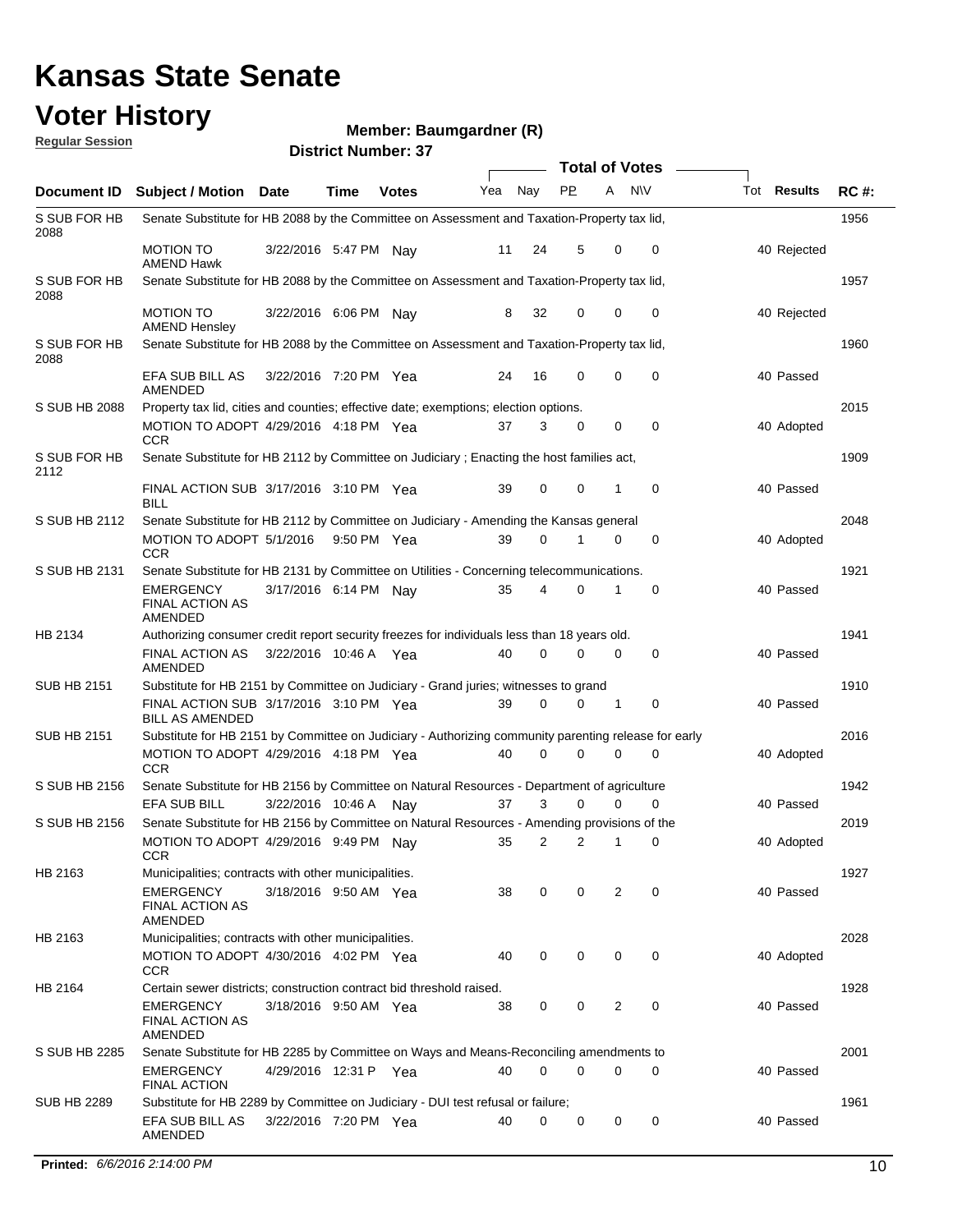### **Voter History**

#### **Member: Baumgardner (R)**

**Regular Session**

|               |                                                                                                                  |                       |      |              |     |          |           | <b>Total of Votes</b> |             |               |             |
|---------------|------------------------------------------------------------------------------------------------------------------|-----------------------|------|--------------|-----|----------|-----------|-----------------------|-------------|---------------|-------------|
|               | Document ID Subject / Motion Date                                                                                |                       | Time | <b>Votes</b> | Yea | Nay      | <b>PP</b> | A                     | <b>NV</b>   | Tot Results   | <b>RC#:</b> |
| S SUB HB 2365 | Senate Substitute for HB 2365 by Committee on Ways and Means - Appropriation revisions for FY                    |                       |      |              |     |          |           |                       |             |               | 1817        |
|               | Return S Sub HB<br>2365 back to comm                                                                             | 2/11/2016 6:22 PM Nav |      |              | 8   | 30       | 1         | 1                     | 0           | 40 Not passed |             |
| S SUB HB 2365 | Senate Substitute for HB 2365 by Committee on Ways and Means - Appropriation revisions for FY                    |                       |      |              |     |          |           |                       |             |               | 1818        |
|               | <b>MOTION TO</b><br><b>AMEND Kelly</b>                                                                           | 2/11/2016 6:34 PM Nay |      |              | 0   | 31       | 8         | 1                     | 0           | 40 Rejected   |             |
| S SUB HB 2365 | Senate Substitute for HB 2365 by Committee on Ways and Means - Appropriation revisions for FY                    |                       |      |              |     |          |           |                       |             |               | 1819        |
|               | <b>MOTION TO</b><br><b>AMEND Pettey</b>                                                                          | 2/11/2016 8:07 PM Nav |      |              | 13  | 26       | 0         | 1                     | $\mathbf 0$ | 40 Rejected   |             |
| S SUB HB 2365 | Senate Substitute for HB 2365 by Committee on Ways and Means - Appropriation revisions for FY                    |                       |      |              |     |          |           |                       |             |               | 1820        |
|               | <b>MOTION TO</b><br><b>AMEND Holland</b>                                                                         | 2/11/2016 8:37 PM Yea |      |              | 6   | 22       | 10        | 2                     | 0           | 40 Rejected   |             |
| S SUB HB 2365 | Senate Substitute for HB 2365 by Committee on Ways and Means - Appropriation revisions for FY                    |                       |      |              |     |          |           |                       |             |               | 1823        |
|               | EMERGENCY<br><b>FINAL ACTION AS</b><br>AMENDED                                                                   | 2/11/2016 9:14 PM Nav |      |              | 24  | 15       | 0         | 1                     | 0           | 40 Passed     |             |
| S SUB HB 2365 | Skilled nursing care facility quality care assessment rate, sunset and improvement                               |                       |      |              |     |          |           |                       |             |               | 2036        |
|               | MOTION TO ADOPT 4/30/2016 11:03 P<br><b>CCR</b>                                                                  |                       |      | Nav          | 36  | 4        | 0         | $\mathbf 0$           | 0           | 40 Adopted    |             |
| HB 2387       | Emergency medical services amendments.                                                                           |                       |      |              |     |          |           |                       |             |               | 1812        |
|               | FINAL ACTION AS 2/10/2016 3:01 PM Yea<br>AMENDED                                                                 |                       |      |              | 39  | 0        | 0         | 1                     | 0           | 40 Passed     |             |
| HB 2436       | Allowing persons to take motorcycle license driving exam on a 3-wheeled motorcycle and                           |                       |      |              |     |          |           |                       |             |               | 1962        |
|               | <b>EMERGENCY</b><br><b>FINAL ACTION AS</b><br><b>AMENDED</b>                                                     | 3/22/2016 7:20 PM Yea |      |              | 40  | $\Omega$ | 0         | 0                     | 0           | 40 Passed     |             |
| HB 2436       | Allowing persons to operate sailboat after completing instruction led class.                                     |                       |      |              |     |          |           |                       |             |               | 2002        |
|               | MOTION TO ADOPT 4/29/2016 12:31 P Yea<br><b>CCR</b>                                                              |                       |      |              | 40  | 0        | 0         | 0                     | 0           | 40 Adopted    |             |
| HB 2438       | Fire districts; city territory adjoining a fire district to be added.                                            |                       |      |              |     |          |           |                       |             |               | 1891        |
|               | <b>EMERGENCY</b><br><b>FINAL ACTION</b>                                                                          | 3/10/2016 4:33 PM Yea |      |              | 39  | 0        | 0         | 1                     | 0           | 40 Passed     |             |
| S SUB HB 2441 | Senate Substitute for HB 2441 by Committee on Education - Creating a language assessment                         |                       |      |              |     |          |           |                       |             |               | 1943        |
|               | <b>EFA SUB BILL</b>                                                                                              | 3/22/2016 10:46 A Yea |      |              | 40  | $\Omega$ | 0         | 0                     | 0           | 40 Passed     |             |
| HB 2442       | Limiting which government officials may receive information technology audit written reports.                    |                       |      |              |     |          |           |                       |             |               | 1901        |
|               | <b>FINAL ACTION</b>                                                                                              | 3/17/2016 2:59 PM Yea |      |              | 39  | $\Omega$ | $\Omega$  | 1                     | 0           | 40 Passed     |             |
| HB 2446       | Increasing the minimum motor vehicle insurance liability limit for property damage.                              |                       |      |              |     |          |           |                       |             |               | 1911        |
|               | <b>FINAL ACTION AS</b><br>AMENDED                                                                                | 3/17/2016 3:10 PM Yea |      |              | 35  | 4        | 0         | 1                     | 0           | 40 Passed     |             |
| HB 2446       | Insurance; increasing minimum motor vehicle insurance liability limit for property damage; expanding the type of |                       |      |              |     |          |           |                       |             |               | 1994        |
|               | MOTION TO ADOPT 4/28/2016 2:54 PM Yea<br><b>CCR</b>                                                              |                       |      |              | 40  | O        |           | 0                     | 0           | 40 Adopted    |             |
| HB 2447       | Amendments concerning program credits for certain inmates.                                                       |                       |      |              |     |          |           |                       |             |               | 1912        |
|               | FINAL ACTION AS<br>AMENDED                                                                                       | 3/17/2016 3:10 PM Yea |      |              | 39  | 0        | 0         | 1                     | 0           | 40 Passed     |             |
| HB 2449       | Repealing the nonseverability clause in 2015 House Bill No. 2005 and providing for the                           |                       |      |              |     |          |           |                       |             |               | 1791        |
|               | EMERGENCY<br><b>FINAL ACTION</b>                                                                                 | 1/28/2016 3:55 PM Nay |      |              | 39  | 1        | 0         | 0                     | 0           | 40 Passed     |             |
| HB 2454       | Allowing health insurers to offer policies that require health services to be rendered by a                      |                       |      |              |     |          |           |                       |             |               | 1913        |
|               | <b>FINAL ACTION</b>                                                                                              | 3/17/2016 3:10 PM Yea |      |              | 39  | 0        | 0         | 1                     | 0           | 40 Passed     |             |
| HB 2456       | Interstate medical licensure compact.                                                                            |                       |      |              |     |          |           |                       |             |               | 1945        |
|               | FINAL ACTION AS<br>AMENDED                                                                                       | 3/22/2016 10:55 A Yea |      |              | 40  | 0        | 0         | 0                     | 0           | 40 Passed     |             |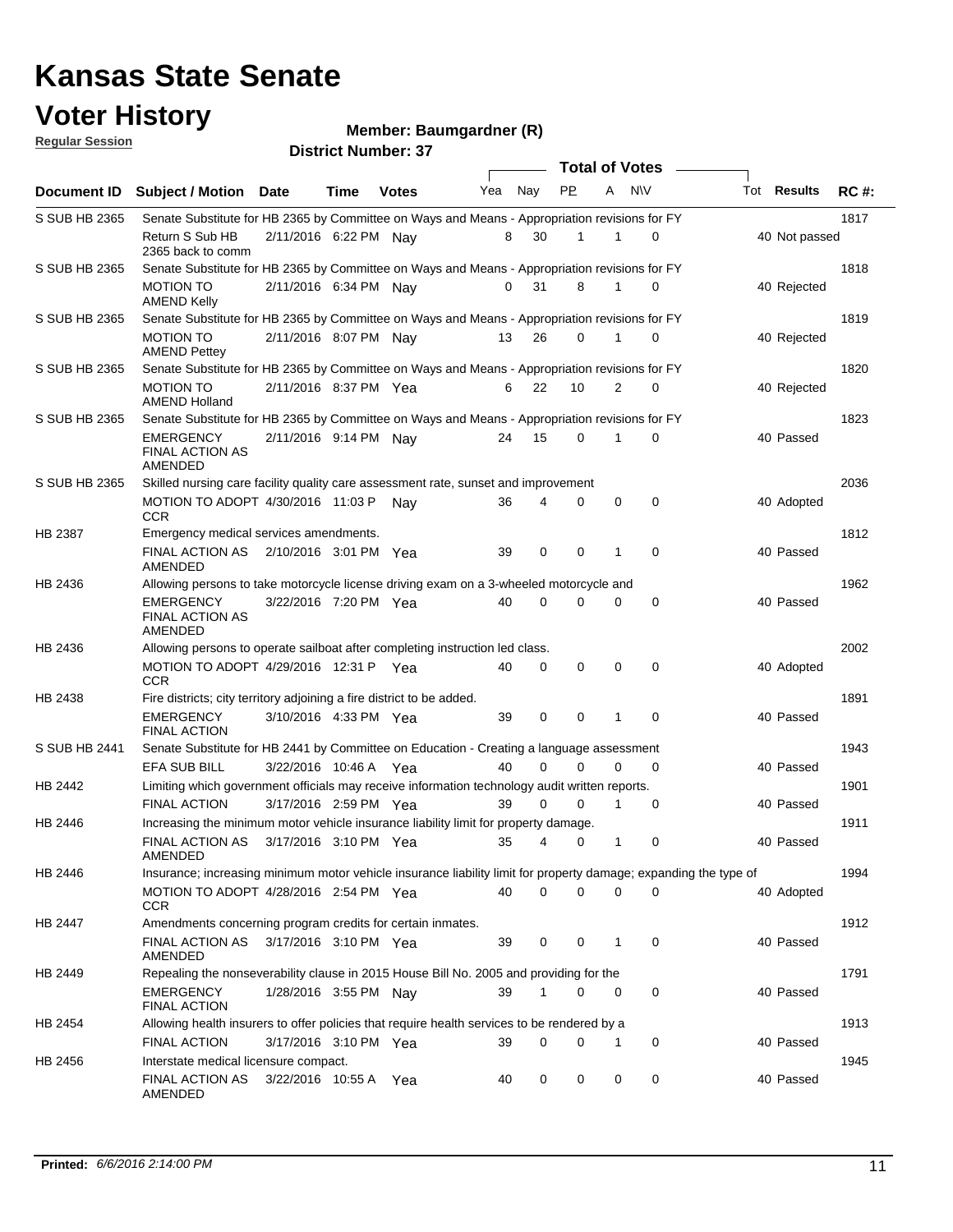### **Voter History**

**Regular Session**

#### **Member: Baumgardner (R)**

|                    |                                                                                                                     |                       |             |              |     |             | <b>Total of Votes</b> |                |           |                    |             |
|--------------------|---------------------------------------------------------------------------------------------------------------------|-----------------------|-------------|--------------|-----|-------------|-----------------------|----------------|-----------|--------------------|-------------|
| Document ID        | <b>Subject / Motion Date</b>                                                                                        |                       | Time        | <b>Votes</b> | Yea | Nay         | PP.                   | A              | <b>NV</b> | Tot <b>Results</b> | <b>RC#:</b> |
| HB 2456            | Relating to minor's access to tanning devices; licenses and regulation of barbering.                                |                       |             |              |     |             |                       |                |           |                    | 2020        |
|                    | MOTION TO ADOPT 4/29/2016 9:49 PM Yea<br><b>CCR</b>                                                                 |                       |             |              | 30  | 9           | $\mathbf 0$           | 1              | 0         | 40 Adopted         |             |
| HB 2460            | Linking person or nonperson underlying crime designations to violations of the Kansas                               |                       |             |              |     |             |                       |                |           |                    | 1963        |
|                    | <b>EMERGENCY</b><br><b>FINAL ACTION AS</b><br>AMENDED                                                               | 3/22/2016 7:20 PM Yea |             |              | 40  | $\Omega$    | 0                     | $\mathbf 0$    | 0         | 40 Passed          |             |
| HB 2460            | Amending consumer protection laws related to identity theft and security of personal identifying                    |                       |             |              |     |             |                       |                |           |                    | 2029        |
|                    | MOTION TO ADOPT 4/30/2016 4:02 PM Yea<br><b>CCR</b>                                                                 |                       |             |              | 40  | $\Omega$    | $\mathbf 0$           | 0              | $\Omega$  | 40 Adopted         |             |
| HB 2462            | Increase theft loss value required for felony.                                                                      |                       |             |              |     |             |                       |                |           |                    | 1914        |
|                    | <b>FINAL ACTION AS</b><br><b>AMENDED</b>                                                                            | 3/17/2016 3:10 PM Yea |             |              | 33  | 6           | 0                     | 1              | 0         | 40 Passed          |             |
| HB 2462            | Amending penalty for first and second marijuana possession convictions;                                             |                       |             |              |     |             |                       |                |           |                    | 2003        |
|                    | MOTION TO ADOPT 4/29/2016 12:31 P Yea<br><b>CCR</b>                                                                 |                       |             |              | 38  | 0           | 2                     | $\mathbf 0$    | 0         | 40 Adopted         |             |
| HB 2463            | Allow certain juvenile adjudications decay from criminal history.                                                   |                       |             |              |     |             |                       |                |           |                    | 1964        |
|                    | <b>EMERGENCY</b><br><b>FINAL ACTION AS</b><br>AMENDED                                                               | 3/22/2016 7:20 PM Yea |             |              | 40  | 0           | 0                     | $\mathbf 0$    | 0         | 40 Passed          |             |
| HB 2463            | Allow certain juvenile adjudications decay from criminal history; prison sanctions without county jail sanction for |                       |             |              |     |             |                       |                |           |                    | 2017        |
|                    | MOTION TO ADOPT 4/29/2016 4:18 PM Yea<br><b>CCR</b>                                                                 |                       |             |              | 40  | 0           | $\mathbf 0$           | 0              | 0         | 40 Adopted         |             |
| <b>SUB HB 2473</b> | Providing for an Alzheimer's disease awareness distinctive license plate; decals for certain                        |                       |             |              |     |             |                       |                |           |                    | 1922        |
|                    | <b>EMERGENCY</b><br><b>FINAL ACTION AS</b><br>AMENDED                                                               | 3/17/2016 6:14 PM Yea |             |              | 39  | $\Omega$    | $\Omega$              | 1              | 0         | 40 Passed          |             |
| <b>SUB HB 2473</b> | Concerning motor vehicles; relating to distinctive license plates, decals; towing of vehicles from                  |                       |             |              |     |             |                       |                |           |                    | 1995        |
|                    | MOTION TO ADOPT 4/28/2016 2:54 PM Yea<br><b>CCR</b>                                                                 |                       |             |              | 40  | $\mathbf 0$ | $\mathbf 0$           | 0              | 0         | 40 Adopted         |             |
| HB 2480            | Amendments to livestock brand law.                                                                                  |                       |             |              |     |             |                       |                |           |                    | 1929        |
|                    | <b>EMERGENCY</b><br><b>FINAL ACTION AS</b><br>AMENDED                                                               | 3/18/2016 9:50 AM Yea |             |              | 35  | 3           | 0                     | 2              | 0         | 40 Passed          |             |
| HB 2485            | Updating the effective date of the risk-based capital instructions.                                                 |                       |             |              |     |             |                       |                |           |                    | 1902        |
|                    | <b>FINAL ACTION</b>                                                                                                 | 3/17/2016 2:59 PM Yea |             |              | 39  | 0           | $\Omega$              | 1              | 0         | 40 Passed          |             |
| HB 2490            | Allowing the secretary of the Kansas department of agriculture to contain chemical toxins and                       |                       |             |              |     |             |                       |                |           |                    | 1930        |
|                    | <b>EMERGENCY</b><br><b>FINAL ACTION AS</b><br>AMENDED                                                               | 3/18/2016 9:50 AM Yea |             |              | 37  |             | $\mathbf 0$           | $\overline{2}$ | 0         | 40 Passed          |             |
| HB 2490            | Allowing the secretary of the Kansas department of agriculture to contain chemical toxins and                       |                       |             |              |     |             |                       |                |           |                    | 2030        |
|                    | MOTION TO ADOPT 4/30/2016 4:02 PM Nay<br><b>CCR</b>                                                                 |                       |             |              | 38  | 2           | 0                     | 0              | 0         | 40 Adopted         |             |
| HB 2501            | Clarifying the definition of crime committed with an electronic device.                                             |                       |             |              |     |             |                       |                |           |                    | 1915        |
|                    | FINAL ACTION AS<br>AMENDED                                                                                          | 3/17/2016 3:10 PM Yea |             |              | 39  | 0           | 0                     | 1              | 0         | 40 Passed          |             |
| HB 2501            | Clarifying the definition of crime committed with an electronic device; including unlawful dissemination            |                       |             |              |     |             |                       |                |           |                    | 2004        |
|                    | MOTION TO ADOPT 4/29/2016 12:31 P Yea<br><b>CCR</b>                                                                 |                       |             |              | 40  | 0           | 0                     | $\mathbf 0$    | 0         | 40 Adopted         |             |
| HB 2502            | Amending court procedures in motion to attack sentence regarding time limitations and                               |                       |             |              |     |             |                       |                |           |                    | 1946        |
| HB 2502            | FINAL ACTION AS<br>AMENDED<br>Regulation of the possession of firearms.                                             | 3/22/2016 10:55 A Yea |             |              | 40  | 0           | 0                     | 0              | 0         | 40 Passed          | 2046        |
|                    | MOTION TO ADOPT 5/1/2016<br>CCR                                                                                     |                       | 6:27 PM Yea |              | 32  | 6           | 1                     | 1              | 0         | 40 Adopted         |             |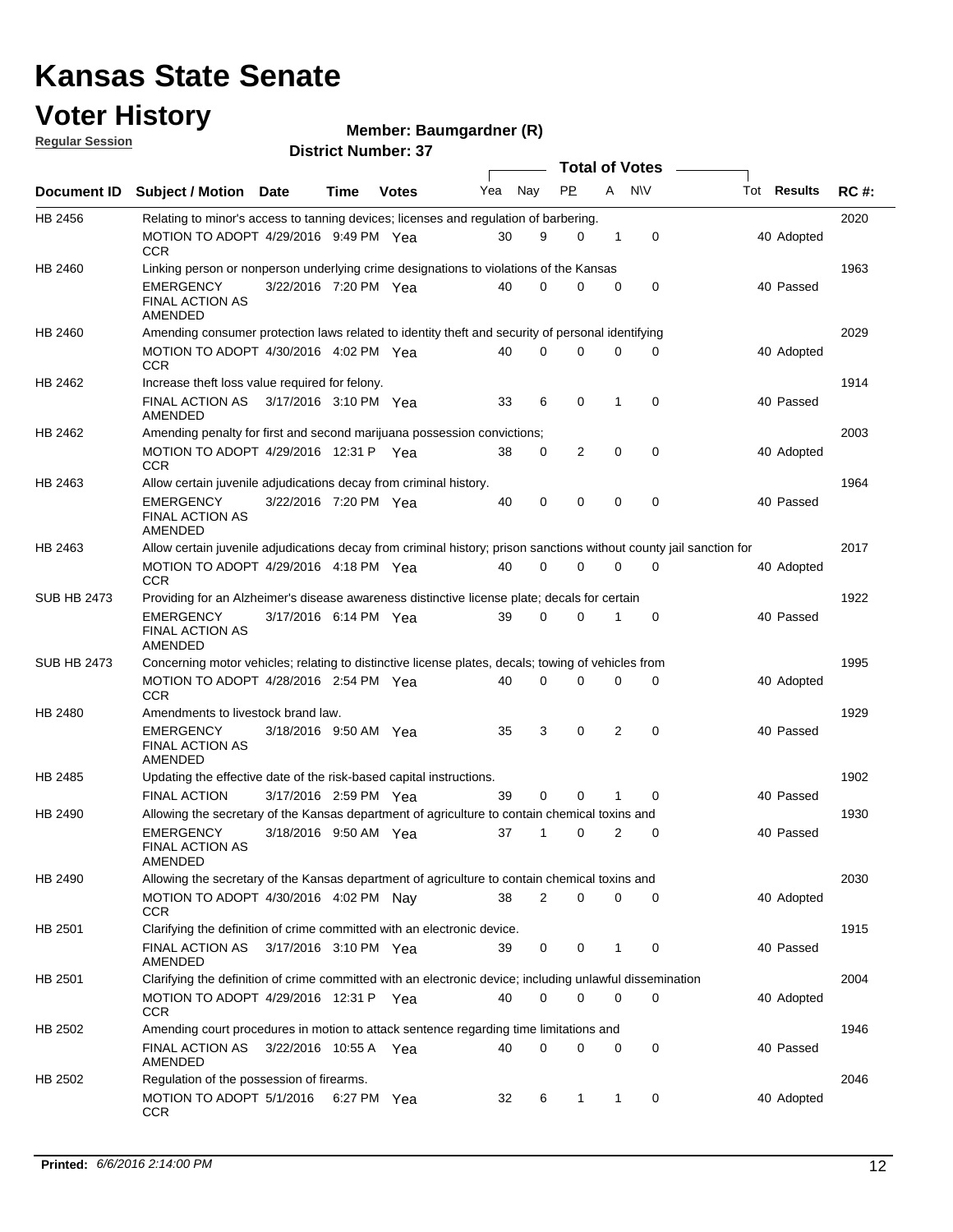#### **Voter History Regular Session**

**Member: Baumgardner (R)** 

|                              |                                                                                                                     |                       | <u>וע, ושטווווטרוי</u> |              |     |             | <b>Total of Votes</b> |                  |   |             |             |
|------------------------------|---------------------------------------------------------------------------------------------------------------------|-----------------------|------------------------|--------------|-----|-------------|-----------------------|------------------|---|-------------|-------------|
| Document ID                  | <b>Subject / Motion</b>                                                                                             | <b>Date</b>           | <b>Time</b>            | <b>Votes</b> | Yea | Nay         | <b>PP</b>             | A<br><b>N</b> \V |   | Tot Results | <b>RC#:</b> |
| S SUB FOR HB<br>2509         | Senate Substitute for HB 2509 - Concerning administrative fees for economic development                             |                       |                        |              |     |             |                       |                  |   |             | 1965        |
|                              | EFA SUB BILL AS<br>AMENDED                                                                                          | 3/22/2016 7:20 PM Yea |                        |              | 40  | 0           | 0                     | 0                | 0 | 40 Passed   |             |
| S SUB HB 2509                | Concerning administrative fees for economic development programs administered by the                                |                       |                        |              |     |             |                       |                  |   |             | 2037        |
|                              | MOTION TO ADOPT 4/30/2016 11:03 P<br><b>CCR</b>                                                                     |                       |                        | Nav          | 38  | 2           | 0                     | 0                | 0 | 40 Adopted  |             |
| HB 2512                      | Allowing students early access to the CPA examination.                                                              |                       |                        |              |     |             |                       |                  |   |             | 1931        |
|                              | <b>EMERGENCY</b><br><b>FINAL ACTION</b>                                                                             | 3/18/2016 9:50 AM Yea |                        |              | 38  | 0           | 0                     | 2                | 0 | 40 Passed   |             |
| HB 2516                      | Asbestos control act, state licensing requirements and federal compliance.                                          |                       |                        |              |     |             |                       |                  |   |             | 1903        |
|                              | <b>FINAL ACTION</b>                                                                                                 | 3/17/2016 2:59 PM Yea |                        |              | 39  | 0           | 0                     | 1                | 0 | 40 Passed   |             |
| HB 2518                      | Mandatory electronic filing of death certificates.                                                                  |                       |                        |              |     |             |                       |                  |   |             | 1947        |
|                              | <b>FINAL ACTION</b>                                                                                                 | 3/22/2016 10:55 A Yea |                        |              | 39  | $\mathbf 1$ | 0                     | 0                | 0 | 40 Passed   |             |
| HB 2522                      | Clarifying facial imaging practices for drivers' licenses.                                                          |                       |                        |              |     |             |                       |                  |   |             | 1923        |
|                              | <b>EMERGENCY</b><br><b>FINAL ACTION AS</b><br>AMENDED                                                               | 3/17/2016 6:14 PM Yea |                        |              | 38  | 1           | $\mathbf 0$           | 1                | 0 | 40 Passed   |             |
| HB 2522                      | Concerning the division of vehicles; relating to driver's licenses and identification cards; renewal; use of facial |                       |                        |              |     |             |                       |                  |   |             | 1996        |
|                              | MOTION TO ADOPT 4/28/2016 2:54 PM Yea<br>CCR                                                                        |                       |                        |              | 40  | $\Omega$    | $\Omega$              | $\Omega$         | 0 | 40 Adopted  |             |
| HB 2536                      | Amendments regarding accountant licensure.                                                                          |                       |                        |              |     |             |                       |                  |   |             | 1904        |
|                              | <b>FINAL ACTION</b>                                                                                                 | 3/17/2016 2:59 PM Yea |                        |              | 39  | 0           | 0                     | 1                | 0 | 40 Passed   |             |
| HB 2545                      | Release of information in support of arrest warrants and search warrants.                                           |                       |                        |              |     |             |                       |                  |   |             | 1899        |
|                              | <b>MOTION TO</b><br><b>AMEND</b><br>Baumgardner                                                                     | 3/16/2016 3:46 PM Yea |                        |              | 14  | 21          | 4                     | 1                | 0 | 40 Rejected |             |
| HB 2545                      | Release of information in support of arrest warrants and search warrants.                                           |                       |                        |              |     |             |                       |                  |   |             | 1916        |
|                              | <b>FINAL ACTION AS</b><br>AMENDED                                                                                   | 3/17/2016 3:10 PM Yea |                        |              | 39  | 0           | 0                     | 1                | 0 | 40 Passed   |             |
| HB 2545                      | Release of information in support of arrest warrants and search warrants.                                           |                       |                        |              |     |             |                       |                  |   |             | 2005        |
|                              | MOTION TO ADOPT 4/29/2016 12:31 P Yea<br><b>CCR</b>                                                                 |                       |                        |              | 40  | 0           | 0                     | 0                | 0 | 40 Adopted  |             |
| HB 2547                      | Wildlife; naming the mined land wildlife area bison herd; amending provisions of the                                |                       |                        |              |     |             |                       |                  |   |             | 1948        |
|                              | FINAL ACTION AS<br>AMENDED                                                                                          | 3/22/2016 10:55 A     |                        | Nav          | 39  | 1           | 0                     | $\mathbf 0$      | 0 | 40 Passed   |             |
| HB 2549                      | Requests for law enforcement assistance from foreign jurisdictions.                                                 |                       |                        |              |     |             |                       |                  |   |             | 1949        |
|                              | <b>FINAL ACTION</b>                                                                                                 | 3/22/2016 10:55 A Yea |                        |              | 36  | 4           | 0                     | 0                | 0 | 40 Passed   |             |
| HB 2558                      | Regulation of election campaign workers.<br><b>EMERGENCY</b><br><b>FINAL ACTION AS</b><br>AMENDED                   | 3/24/2016 4:08 PM Yea |                        |              | 39  | 0           | 0                     | 1                | 0 | 40 Passed   | 1988        |
| HB 2563                      | Application fee for restricted motorized bicycle driver's license.                                                  |                       |                        |              |     |             |                       |                  |   |             | 1924        |
|                              | <b>EMERGENCY</b><br><b>FINAL ACTION AS</b><br>AMENDED                                                               | 3/17/2016 6:14 PM Yea |                        |              | 36  | 3           | 0                     | 1                | 0 | 40 Passed   |             |
| HB 2563                      | Application fee for restricted motorized bicycle driver's license.                                                  |                       |                        |              |     |             |                       |                  |   |             | 1985        |
|                              | MOTION TO ADOPT 3/24/2016 3:27 PM Yea<br><b>CCR</b>                                                                 |                       |                        |              | 40  | 0           | 0                     | 0                | 0 | 40 Adopted  |             |
| HB 2567                      | Reinstating resident tuition and fees for certain military veterans and dependents.                                 |                       |                        |              |     |             |                       |                  |   |             | 1925        |
|                              | EMERGENCY<br><b>FINAL ACTION</b>                                                                                    | 3/17/2016 6:14 PM Yea |                        |              | 39  | 0           | 0                     | $\mathbf{1}$     | 0 | 40 Passed   |             |
| HB 2571                      | Licensure renewal of community mental health centers.                                                               |                       |                        |              |     |             |                       |                  |   |             | 1987        |
|                              | EFA SUB BILL AS<br>AMENDED                                                                                          | 3/24/2016 4:08 PM Yea |                        |              | 39  | 0           | 0                     | 1                | 0 | 40 Passed   |             |
| Printed: 6/6/2016 2:14:00 PM |                                                                                                                     |                       |                        |              |     |             |                       |                  |   |             |             |
|                              |                                                                                                                     |                       |                        |              |     |             |                       |                  |   |             | 13          |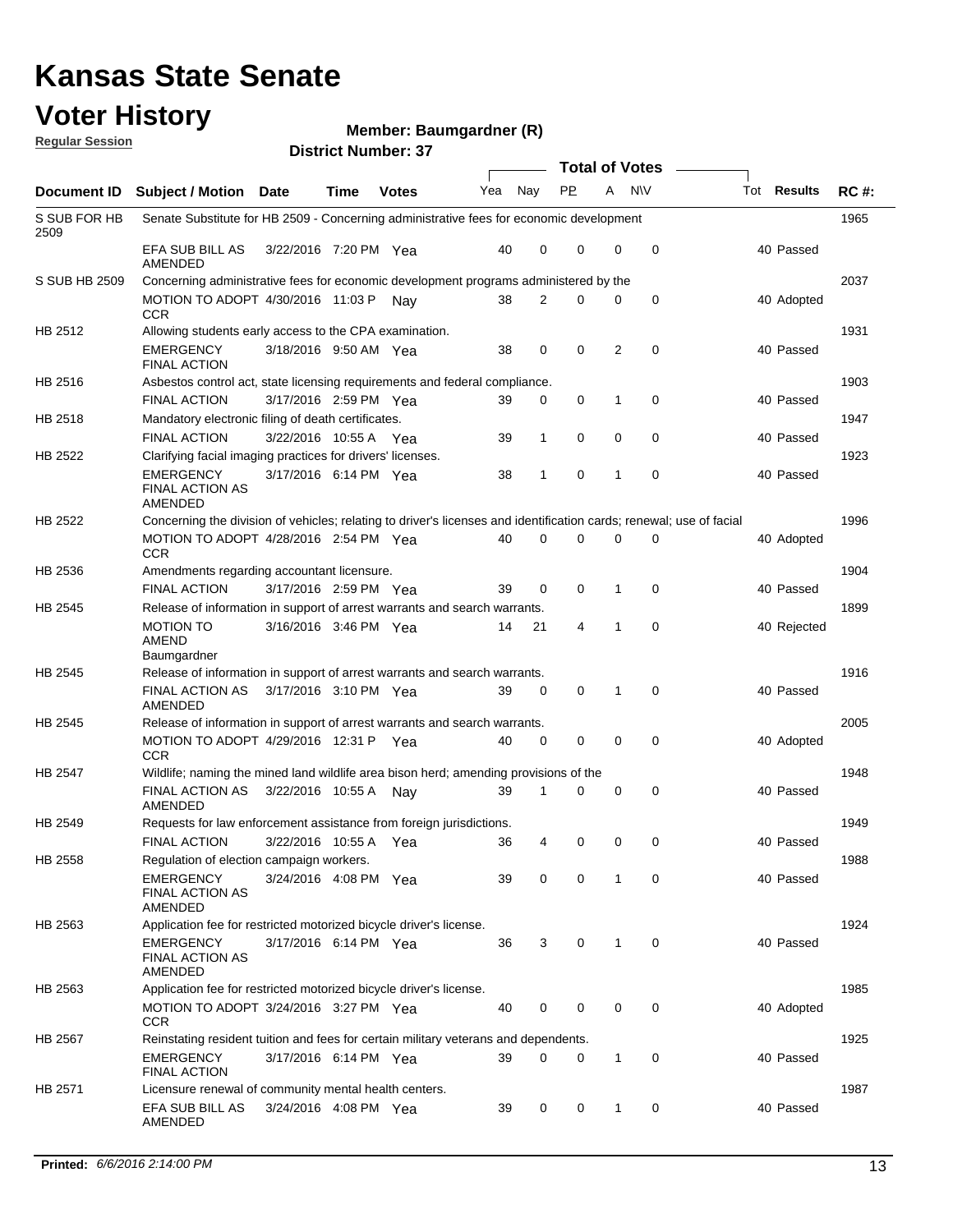### **Voter History**

**Member: Baumgardner (R)** 

**Regular Session**

|               |                                                                                                                             |                       |             |              |     |                | <b>Total of Votes</b> |   |             |                    |             |
|---------------|-----------------------------------------------------------------------------------------------------------------------------|-----------------------|-------------|--------------|-----|----------------|-----------------------|---|-------------|--------------------|-------------|
|               | Document ID Subject / Motion Date                                                                                           |                       | Time        | <b>Votes</b> | Yea | Nay            | <b>PP</b>             | A | N\V         | Tot <b>Results</b> | <b>RC#:</b> |
| HB 2610       | Designating the junction of interstate highway 70 and commerce parkway as the chief warrant                                 |                       |             |              |     |                |                       |   |             |                    | 1950        |
|               | FINAL ACTION AS<br>AMENDED                                                                                                  | 3/22/2016 10:55 A Yea |             |              | 40  | $\Omega$       | 0                     | 0 | 0           | 40 Passed          |             |
| HB 2610       | Designating the junction of interstate highway 70 and commerce parkway as the chief warrant officer 4 David                 |                       |             |              |     |                |                       |   |             |                    | 1997        |
|               | MOTION TO ADOPT 4/28/2016 2:54 PM Yea<br><b>CCR</b>                                                                         |                       |             |              | 39  | 1              | 0                     | 0 | 0           | 40 Adopted         |             |
| HB 2615       | Charitable healthcare providers; continuing education credits for gratuitous care of                                        |                       |             |              |     |                |                       |   |             |                    | 1932        |
|               | <b>EMERGENCY</b><br><b>FINAL ACTION AS</b><br>AMENDED                                                                       | 3/18/2016 9:50 AM Yea |             |              | 38  | $\Omega$       | 0                     | 2 | 0           | 40 Passed          |             |
| HB 2615       | Charitable healthcare providers; continuing education credits for gratuitous care of                                        |                       |             |              |     |                |                       |   |             |                    | 2006        |
|               | MOTION TO ADOPT 4/29/2016 12:31 P Yea<br><b>CCR</b>                                                                         |                       |             |              | 38  | 0              | 2                     | 0 | $\mathbf 0$ | 40 Adopted         |             |
| HB 2615       | Relating to the licensure of and regulation of certain health care                                                          |                       |             |              |     |                |                       |   |             |                    | 2049        |
|               | MOTION TO ADOPT 5/1/2016 9:50 PM Yea<br><b>CCR</b>                                                                          |                       |             |              | 40  | 0              | $\mathbf 0$           | 0 | 0           | 40 Adopted         |             |
| HB 2617       | Workers compensation; medical administrator; electronic filing.                                                             |                       |             |              |     |                |                       |   |             |                    | 1951        |
|               | FINAL ACTION AS<br>AMENDED                                                                                                  | 3/22/2016 10:55 A Yea |             |              | 40  | 0              | 0                     | 0 | 0           | 40 Passed          |             |
| HB 2617       | Workers compensation; medical administrator; electronic filing; records disclosure.                                         |                       |             |              |     |                |                       |   |             |                    | 2021        |
|               | MOTION TO ADOPT 4/29/2016 9:49 PM Yea<br><b>CCR</b>                                                                         |                       |             |              | 39  | 0              | 0                     | 1 | $\mathbf 0$ | 40 Adopted         |             |
| HB 2622       | Board of regents; updating fees and making amendments to the Kansas private and                                             |                       |             |              |     |                |                       |   |             |                    | 1933        |
|               | <b>EMERGENCY</b><br><b>FINAL ACTION AS</b><br>AMENDED                                                                       | 3/18/2016 9:50 AM Nay |             |              | 36  | 2              | 0                     | 2 | $\mathbf 0$ | 40 Passed          |             |
| HB 2622       | Board of regents; updating fees and making amendments to the Kansas private and                                             |                       |             |              |     |                |                       |   |             |                    | 1998        |
|               | MOTION TO ADOPT 4/28/2016 2:54 PM Yea<br><b>CCR</b>                                                                         |                       |             |              | 34  | 6              | 0                     | 0 | 0           | 40 Adopted         |             |
| HB 2632       | Establishing the pooled money investment board as a separate state agency for purposes of                                   |                       |             |              |     |                |                       |   |             |                    | 1952        |
|               | FINAL ACTION AS<br>AMENDED                                                                                                  | 3/22/2016 10:55 A Yea |             |              | 40  | 0              | 0                     | 0 | 0           | 40 Passed          |             |
| HB 2632       | Concerning economic development financing programs; tax increment financing; STAR                                           |                       |             |              |     |                |                       |   |             |                    | 2042        |
|               | MOTION TO ADOPT 5/1/2016<br><b>CCR</b>                                                                                      |                       | 4:49 PM Yea |              | 40  | 0              | 0                     | 0 | 0           | 40 Adopted         |             |
| S SUB HB 2655 | Senate Substitute for HB 2655 by Committee on Ways and Means - Amendments to the CLASS Act                                  |                       |             |              |     |                |                       |   |             |                    | 1974        |
|               | <b>MOTION TO</b><br><b>AMEND Francisco</b>                                                                                  | 3/24/2016 11:34 A P&P |             |              | 8   | 30             | 1                     | 1 | $\mathbf 0$ | 40 Rejected        |             |
| S SUB HB 2655 | Senate Substitute for HB 2655 by Committee on Ways and Means - Amendments to the CLASS Act                                  |                       |             |              |     |                |                       |   |             |                    | 1975        |
|               | EFA SUB BILL AS<br><b>AMENDED</b>                                                                                           | 3/24/2016 12:56 P Yea |             |              | 32  | 5              | 3                     | 0 | 0           | 40 Passed          |             |
| HB 2662       | Claims against the state.                                                                                                   |                       |             |              |     |                |                       |   |             |                    | 2007        |
|               | <b>EMERGENCY</b><br><b>FINAL ACTION AS</b><br>AMENDED                                                                       | 4/29/2016 12:31 P Yea |             |              | 38  | 2              | 0                     | 0 | 0           | 40 Passed          |             |
| HB 2696       | Amending jurisdiction of university of Kansas medical center police officers.                                               |                       |             |              |     |                |                       |   |             |                    | 1953        |
|               | FINAL ACTION AS<br>AMENDED                                                                                                  | 3/22/2016 10:55 A Nay |             |              | 38  | 2              | 0                     | 0 | $\mathbf 0$ | 40 Passed          |             |
| HB 2696       | Creating the Kansas highway patrol staffing and training fund; relating to the law enforcement training center fund and the |                       |             |              |     |                |                       |   |             |                    | 2038        |
|               | MOTION TO ADOPT 4/30/2016 11:03 P Nay<br><b>CCR</b>                                                                         |                       |             |              | 36  | $\overline{4}$ | 0                     | 0 | $\mathbf 0$ | 40 Adopted         |             |
| HB 2739       | State agencies; performance based budgeting; program service inventory; integrated budget                                   |                       |             |              |     |                |                       |   |             |                    | 2008        |
|               | <b>EMERGENCY</b><br><b>FINAL ACTION AS</b><br>AMENDED                                                                       | 4/29/2016 12:31 P Yea |             |              | 40  | 0              | 0                     | 0 | 0           | 40 Passed          |             |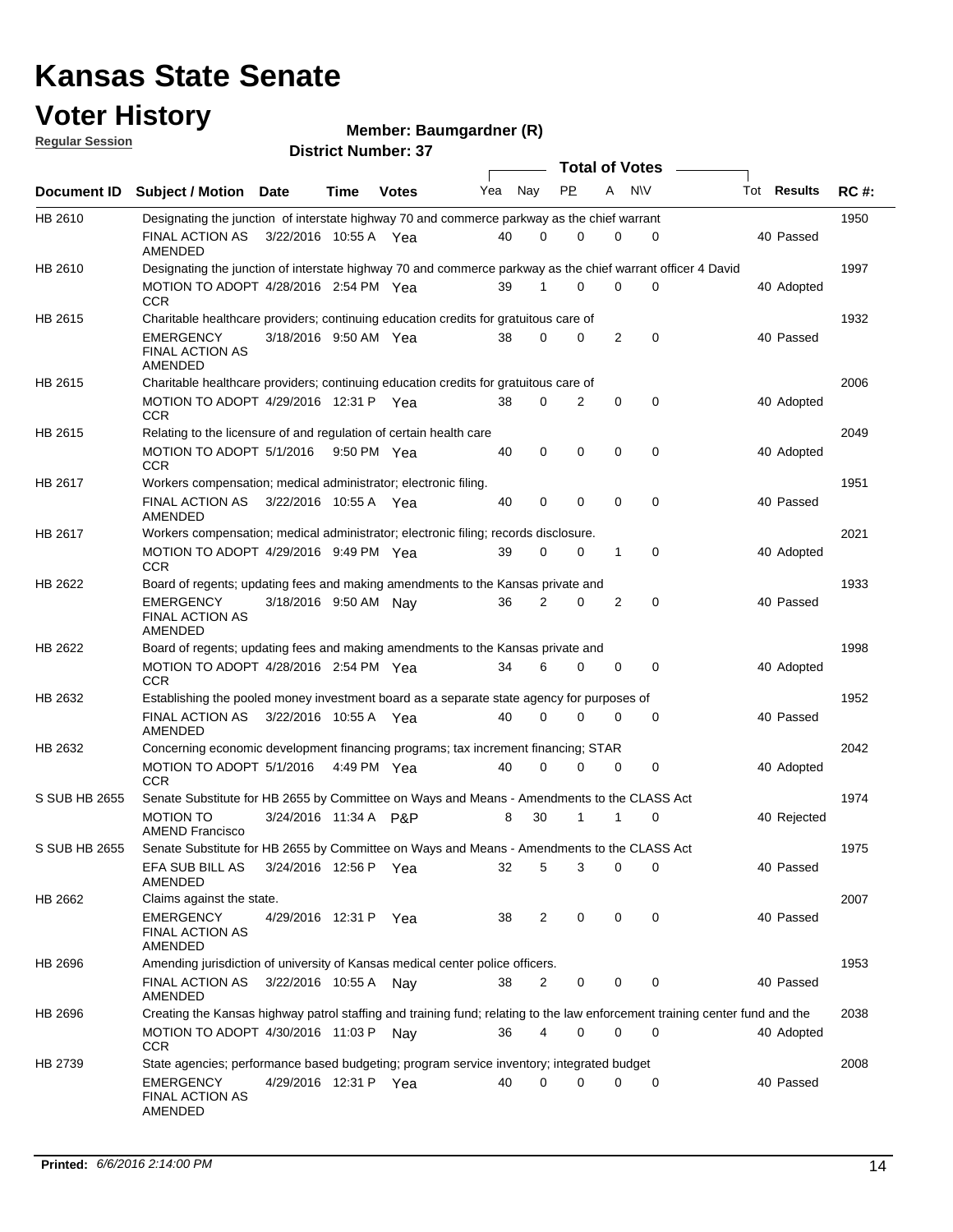### **Voter History**

**Regular Session**

#### **Member: Baumgardner (R)**

|                  |                                                                                              |                       |      |              |     |     | <b>Total of Votes</b> |                |             |                    |             |
|------------------|----------------------------------------------------------------------------------------------|-----------------------|------|--------------|-----|-----|-----------------------|----------------|-------------|--------------------|-------------|
| Document ID      | <b>Subject / Motion Date</b>                                                                 |                       | Time | <b>Votes</b> | Yea | Nay | <b>PP</b>             | A              | <b>NV</b>   | Tot <b>Results</b> | <b>RC#:</b> |
| HB 2739          | State finances; performance based budgeting; program service inventory; integrated budget    |                       |      |              |     |     |                       |                |             |                    | 2039        |
|                  | MOTION TO ADOPT 4/30/2016 11:03 P Yea<br><b>CCR</b>                                          |                       |      |              | 40  | 0   | 0                     | 0              | 0           | 40 Adopted         |             |
| <b>HCR 5008</b>  | Right of public to hunt, fish and trap.                                                      |                       |      |              |     |     |                       |                |             |                    | 1917        |
|                  | <b>FINAL ACTION</b><br><b>RESOLUTION</b>                                                     | 3/17/2016 3:10 PM Yea |      |              | 36  | 0   | 3                     | 1              | $\mathbf 0$ | 40 Adopted         |             |
| <b>HCR 5024</b>  | Urging the U.S. President to not send terrorist detainees to Kansas or elsewhere in the U.S. |                       |      |              |     |     |                       |                |             |                    | 1894        |
|                  | <b>MOTION TO</b><br><b>AMEND Francisco</b>                                                   | 3/15/2016 4:59 PM Nay |      |              | 7   | 29  | 2                     | $\overline{2}$ | $\mathbf 0$ | 40 Rejected        |             |
| <b>HCR 5024</b>  | Urging the U.S. President to not send terrorist detainees to Kansas or elsewhere in the U.S. |                       |      |              |     |     |                       |                |             |                    | 1898        |
|                  | EMERGENCY<br><b>FINAL ACTION</b><br><b>RESOLUTION</b>                                        | 3/15/2016 5:30 PM Yea |      |              | 32  | 7   | 0                     | 1              | 0           | 40 Adopted         |             |
| <b>BECK</b>      | State Board of Indigents Defense Services Paul Beck                                          |                       |      |              |     |     |                       |                |             |                    | 1976        |
|                  | <b>SENATE</b><br><b>APPOINTMENT</b>                                                          | 3/24/2016 12:56 P Yea |      |              | 40  | 0   | $\mathbf 0$           | $\mathbf 0$    | 0           | 40 Confirmed       |             |
| <b>BROWNLEE</b>  | Kansas Racing and Gaming Commission Donald Brownlee                                          |                       |      |              |     |     |                       |                |             |                    | 1784        |
|                  | <b>SENATE</b><br><b>APPOINTMENT</b>                                                          | 1/28/2016 3:50 PM Yea |      |              | 40  | 0   | 0                     | 0              | $\mathbf 0$ | 40 Confirmed       |             |
| <b>BUCHELE</b>   | Kansas Bioscience Authority Ken Buchele                                                      |                       |      |              |     |     |                       |                |             |                    | 1824        |
|                  | <b>SENATE</b><br><b>APPOINTMENT</b>                                                          | 2/17/2016 3:16 PM Yea |      |              | 40  | 0   | $\mathbf 0$           | $\mathbf 0$    | $\mathbf 0$ | 40 Confirmed       |             |
| <b>COOPER</b>    | State Board of Tax Appeals James (Jay) Cooper                                                |                       |      |              |     |     |                       |                |             |                    | 1825        |
|                  | <b>SENATE</b><br><b>APPOINTMENT</b>                                                          | 2/17/2016 3:16 PM Yea |      |              | 40  | 0   | 0                     | 0              | $\mathbf 0$ | 40 Confirmed       |             |
| <b>DONNELLY</b>  | Kansas Development Finance Authority Chris Donnelly                                          |                       |      |              |     |     |                       |                |             |                    | 1780        |
|                  | <b>SENATE</b><br><b>APPOINTMENT</b>                                                          | 1/28/2016 3:50 PM Yea |      |              | 40  | 0   | 0                     | $\mathbf 0$    | $\mathbf 0$ | 40 Confirmed       |             |
| <b>GEORGE</b>    | Kansas Bioscience Authority Pat George                                                       |                       |      |              |     |     |                       |                |             |                    | 1826        |
|                  | <b>SENATE</b><br><b>APPOINTMENT</b>                                                          | 2/17/2016 3:16 PM Yea |      |              | 40  | 0   | 0                     | 0              | 0           | 40 Confirmed       |             |
| <b>JACOBS</b>    | Kansas Employment Security Board of Review Valerie Jacobs                                    |                       |      |              |     |     |                       |                |             |                    | 1827        |
|                  | <b>SENATE</b><br><b>APPOINTMENT</b>                                                          | 2/17/2016 3:16 PM Yea |      |              | 40  | 0   | 0                     | 0              | $\mathbf 0$ | 40 Confirmed       |             |
| <b>KESSINGER</b> | Kansas Racing and Gaming Commission Jan Kessinger                                            |                       |      |              |     |     |                       |                |             |                    | 1785        |
|                  | <b>SENATE</b><br><b>APPOINTMENT</b>                                                          | 1/28/2016 3:50 PM Yea |      |              | 40  | 0   | 0                     | 0              | $\mathbf 0$ | 40 Confirmed       |             |
| <b>MELUGIN</b>   | State Civil Service Board Raymond Melugin                                                    |                       |      |              |     |     |                       |                |             |                    | 1787        |
|                  | <b>SENATE</b><br><b>APPOINTMENT</b>                                                          | 1/28/2016 3:55 PM Yea |      |              | 40  | 0   | 0                     | 0              | 0           | 40 Confirmed       |             |
| <b>MORAN</b>     | University of Kansas Hospital Authority Robba Moran<br><b>SENATE</b>                         | 3/24/2016 12:56 P Yea |      |              |     |     |                       | 0              |             | 40 Confirmed       | 1977        |
|                  | <b>APPOINTMENT</b>                                                                           |                       |      |              | 40  | 0   | 0                     |                | 0           |                    |             |
| <b>MOYER</b>     | State Lottery Commission Catherine Moyer<br><b>SENATE</b>                                    |                       |      |              |     |     |                       |                |             |                    | 1781        |
|                  | <b>APPOINTMENT</b>                                                                           | 1/28/2016 3:50 PM Yea |      |              | 40  | 0   | 0                     | 0              | 0           | 40 Confirmed       |             |
| <b>MULLIN</b>    | State Board of Regents Dennis Mullin                                                         |                       |      |              |     |     |                       |                |             |                    | 1777        |
|                  | <b>SENATE</b><br><b>APPOINTMENT</b>                                                          | 1/28/2016 3:50 PM Yea |      |              | 40  | 0   | 0                     | 0              | $\mathbf 0$ | 40 Confirmed       |             |
| <b>MURFIN</b>    | State Board of Regents David Murfin<br><b>SENATE</b>                                         |                       |      |              |     |     |                       |                |             |                    | 1778        |
| <b>NEUFELD</b>   | <b>APPOINTMENT</b>                                                                           | 1/28/2016 3:50 PM Yea |      |              | 40  | 0   | 0                     | 0              | 0           | 40 Confirmed       | 1978        |
|                  | Kansas Human Rights Commission Melvin Neufeld<br><b>SENATE</b>                               | 3/24/2016 12:56 P Yea |      |              | 40  | 0   | 0                     | 0              | 0           | 40 Confirmed       |             |
|                  | APPOINTMENT                                                                                  |                       |      |              |     |     |                       |                |             |                    |             |